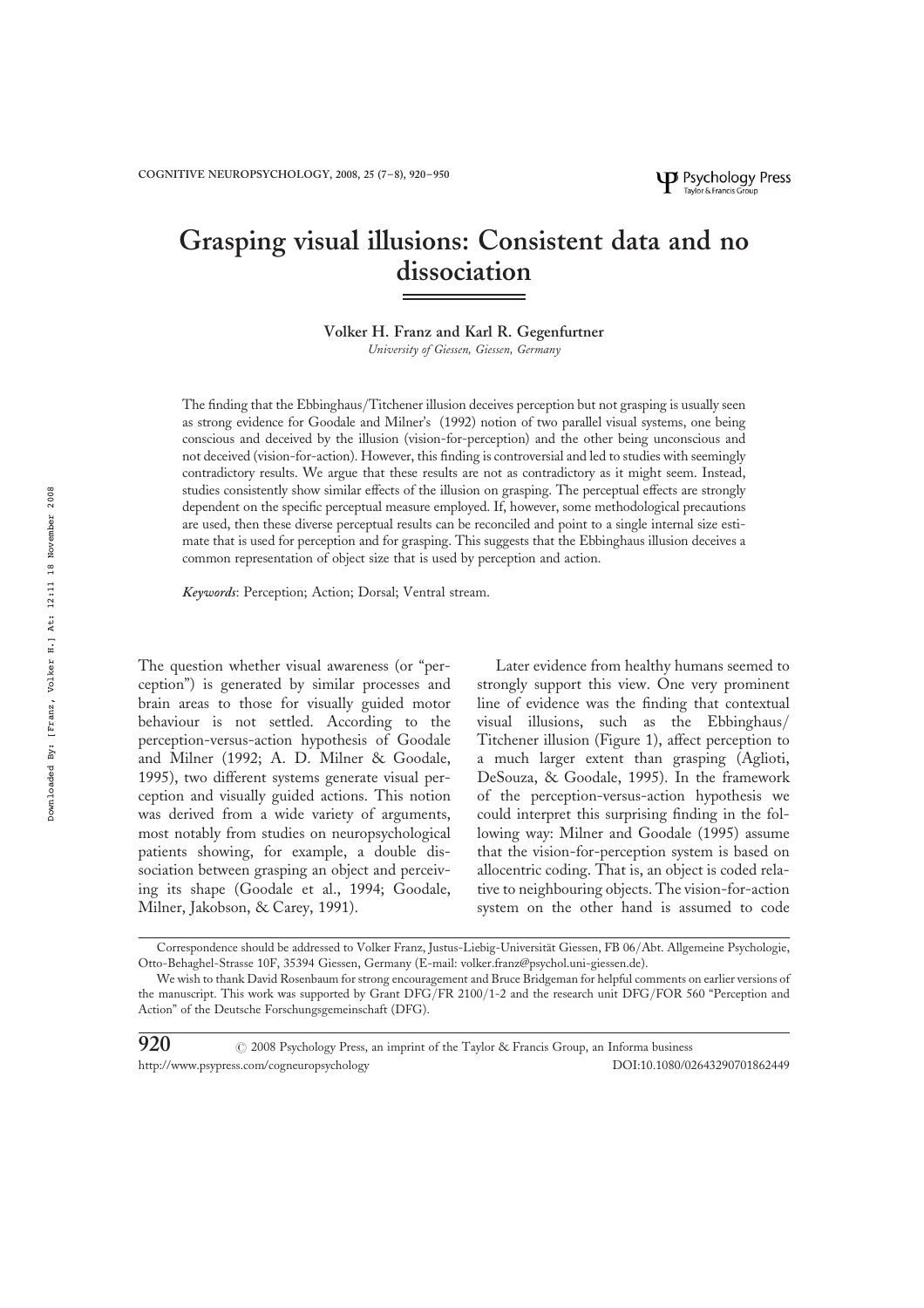

Figure 1. Ebbinghaus illusion and sample studies. (a) The Ebbinghaus (or Titchener) illusion (Ebbinghaus, 1902; Titchener, 1901; Wundt, 1898) as used in almost identical form in all example studies. The central circle is perceived as being smaller if surrounded by large context circles than if surrounded by small context circles. The illusion is strongest if the large context circles are relatively far from the central circle (large–far condition) and the small context circles are near (small–near condition). In all example studies, the central circle was replaced by a disc that could be grasped. (b) A participant grasping in the setup of Franz et al. (2000). (c) A participant grasping in the set-up of Aglioti et al. (1995). From "Size Contrast Illusions Deceive the Eye but Not the Hand", by S. Aglioti, J. F. X. DeSouza, & M. A. Goodale, 1995, Current Biology, 5, pp. 679–685. Copyright 1995 by Elsevier. Reprinted with permission. (d) When grasping, index finger and thumb open to a maximum grip aperture (MGA) before touching the target object. The MGA is linearly related to the size of the target object. (e) Illusion effects in the example studies. (f) Results of Haffenden et al. (2001) after correcting for the different slopes of the linear functions relating physical size to the dependent measure. Illusion effects are shown for the following dependent variables: "Grasp": MGA when grasping. "Perc: direct" and "Perc: separate": classic perceptual measures for direct and separate comparisons, respectively. "Man Est": manual estimation. Data are from: Aglioti et al. (1995, Fig. 5); Haffenden and Goodale (1998, personal communication, June 26, 1998); Haffenden et al. (2001, Fig. 1; conditions: "traditional small/large" and pp. 177–178); Pavani et al. (1999, p. 99, and personal communication, October 4, 1999); Franz et al. (2000), and Franz et al. (2003), own records. All error bars depict  $\pm$  1 SEM. In (e) the SEMs were estimated using the delta method (i.e., a linear Taylor approximation, cf. Buonaccorsi, 2001, Franz, 2007). Because this method needs the correlation between dependent measure and slope (which were not reported), two error bars are depicted for  $\rho = -.50$ (larger SEM) and  $\rho = +0.50$  (smaller SEM). The "true" SEM will probably be between these values. (Figure can be seen in colour online.)

objects in egocentric coordinates, relative to the effector used to interact with the object. Because the Ebbinghaus illusion is induced by the neighbouring context circles, it should only affect the allocentric coding in the vision-for-perception system. And because our conscious awareness is assumed to have access only to the vision-forperception system, it cannot use the veridical size estimate in the action system, and therefore the hand should "know" sometimes the true, metrical size of objects better than does our conscious awareness. In short, "what we think we see may not always be what guides our actions" (Aglioti et al., 1995, p. 684). This surprising finding

COGNITIVE NEUROPSYCHOLOGY, 2008, 25 (7–8)  $921$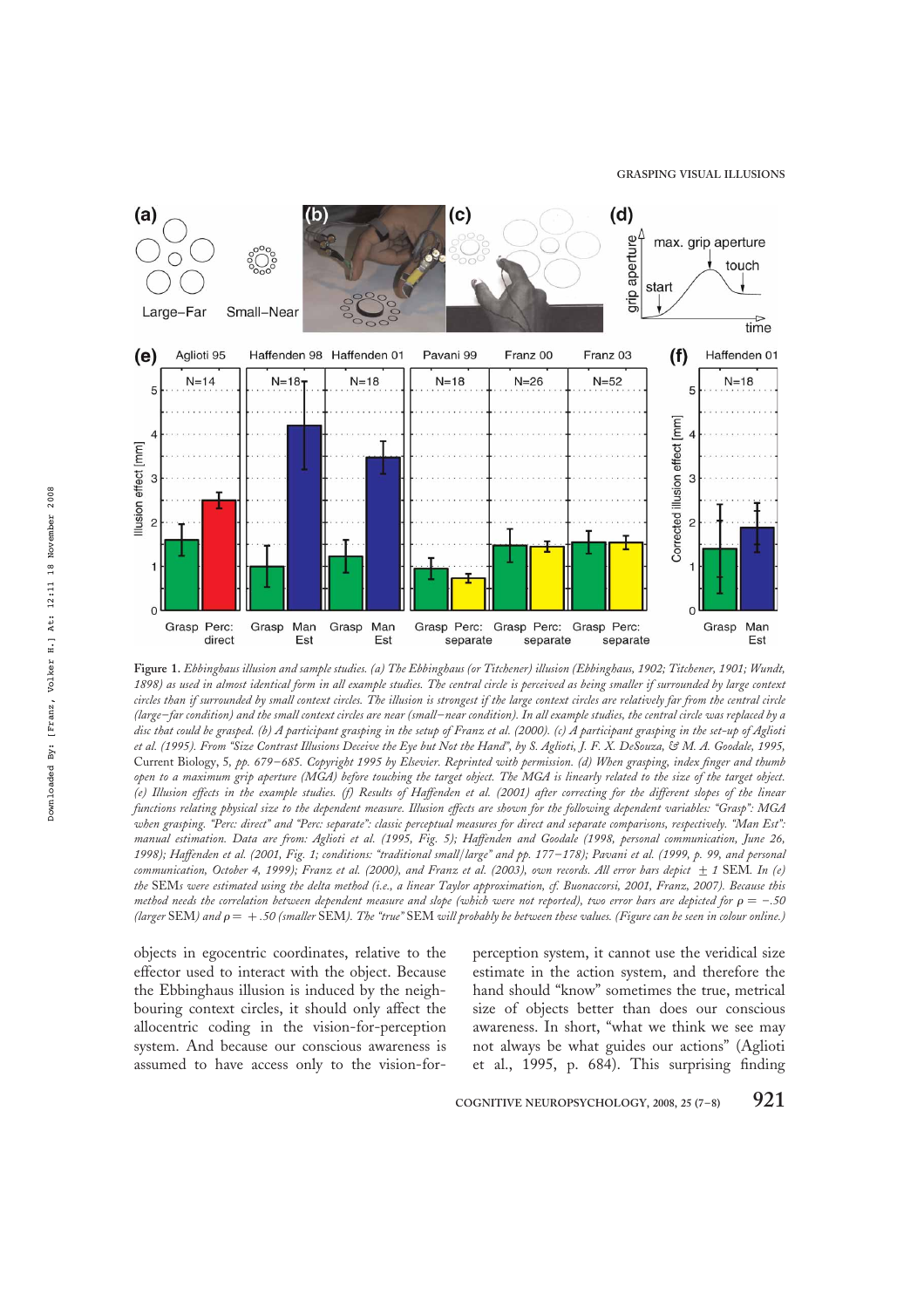#### FRANZ AND GEGENFURTNER

seemed to clearly corroborate the perceptionversus-action hypothesis suggested earlier by Goodale and Milner (1992).

However, this finding is highly controversial (Bruno, 2001; Carey, 2001; Franz, 2001; Franz, Gegenfurtner, Bülthoff, & Fahle, 2000; Glover, 2002, 2004; D. Milner & Dyde, 2003; Pavani, Boscagli, Benvenuti, Rabuffetti, & Farnè, 1999; Smeets & Brenner, 2001), such that one might get the impression that the data in this research area were simply messy. To the contrary, we argue that the data are surprisingly consistent and that they point to a simple, parsimonious explanation—namely, that both perception and action are deceived by contextual illusions in a similar way. This implies that we cannot count contextual illusions as evidence for the perception-versus-action hypothesis.

To make our argument, we concentrate on the Ebbinghaus illusion. The reason is that this illusion has been investigated most thoroughly and systematically and that it has "captured most of the limelight" (Carey, 2001, p. 109). The original interpretation that this illusion deceives conscious perception but not actions (Aglioti et al., 1995) has been for a long time the standard example in healthy observers for the dissociation between perception and action as proposed by Goodale and Milner (1992; Milner & Goodale, 1995).

We show that quite simple, but sometimes subtle, methodological aspects can lead to the impression of a dissociation between perception and action that is, in our view, not warranted by the data. Of course, the question arises how our arguments can be generalized to other illusions and other actions. Given the huge literature on this topic, it is not possible to discuss all existing studies in detail. We do, however, discuss some of the most prominent issues in the second part of this article. Also we added an Appendix, discussing some more technical aspects that are relevant if one wanted to conduct a study on this topic.

The basic results and sources of controversy are shown in Figure 1e. The figure summarizes the results of six example studies that used similar illusion configurations, so that we can roughly compare the results. In the remainder of this article, we refer to these studies as the "example studies". Inspecting the figure, we can see two things: First, there are illusion effects on grasping, and these effects are quite similar across the different studies. This leads to our first question: If we assume that Goodale and Milner (1992; Milner & Goodale, 1995) are correct, then why is there an illusion effect on grasping at all? Second, the different perceptual measures deviate substantially (compare the values for "Perc: direct", "Perc: separate", and "Man Est"). This leads to the second question: Which perceptual illusion should be compared to grasping? And why are the results of the perceptual measures so different? Before discussing these questions, we first need to give a little more technical detail on how the illusion effects are measured in this area of research.

#### How were the illusion effects measured?

Figure 1a shows the Ebbinghaus illusion as was used in almost identical form in all of the example studies. The central circle is perceived as being smaller if surrounded by large context circles than if surrounded by small context circles. The illusion is strongest (Girgus, Coren, & Agdern, 1972) if the large context circles are relatively far from the central circle (large–far condition), and the small context circles are near (small–near condition). Further studies varied the distances of the context circles to investigate potential influences of obstacle avoidance mechanisms (Franz, Bülthoff, & Fahle, 2003; Haffenden, Schiff, & Goodale, 2001). These are discussed later.

To measure the effects of the Ebbinghaus illusion on grasping, researchers replaced the central circles of the Ebbinghaus figures with discs that could be grasped in a precision grip with index finger and thumb (Figure 1b, 1c). The grasping movements were recorded using optoelectronic systems (in most cases an Optotrak<sup>TM</sup>): Little infrared markers were attached to index fingers and thumb and allowed via special video cameras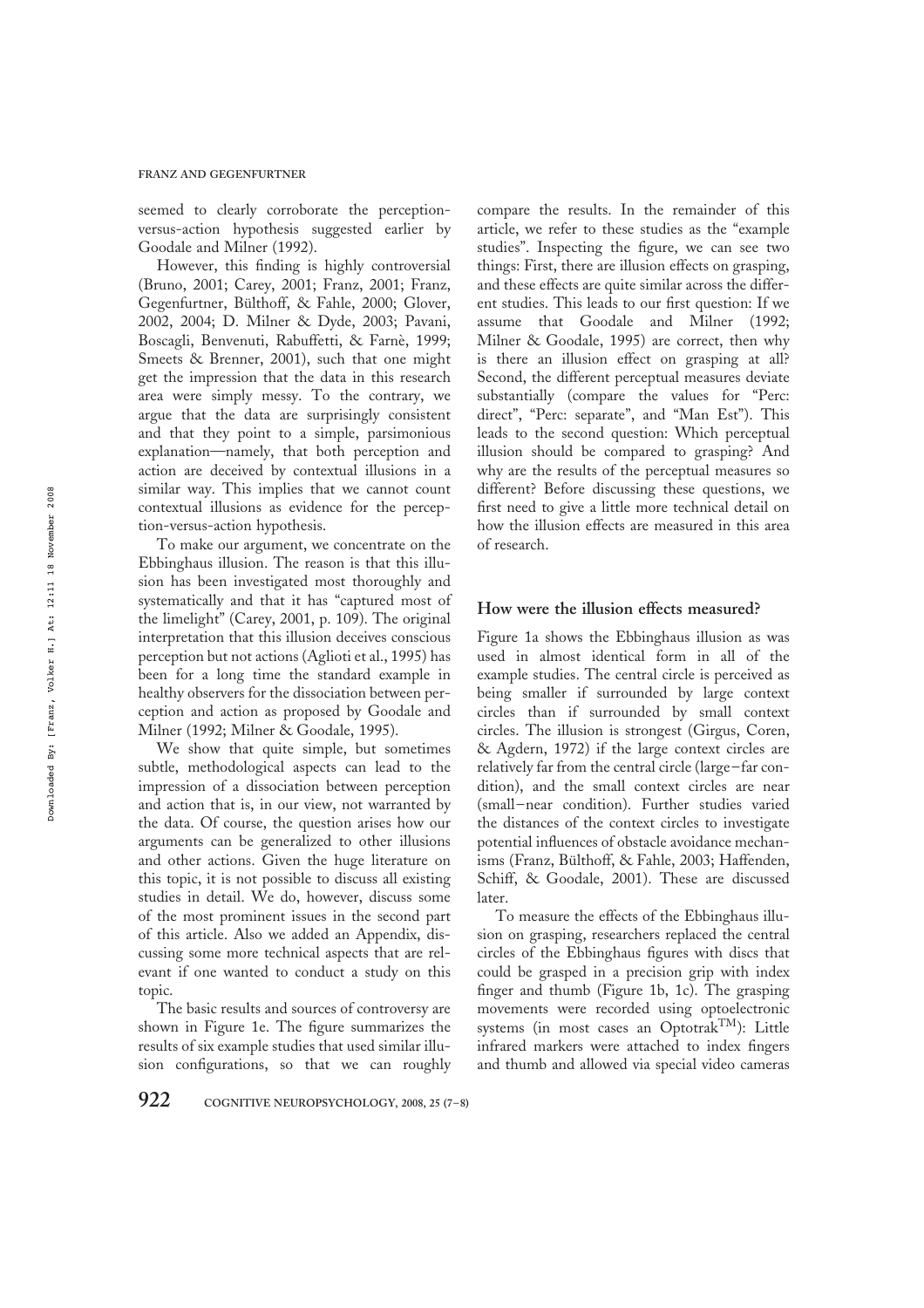to determine the trajectories of the grasping movements.

When grasping, index finger and thumb open to a maximum grip aperture (MGA) before touching the grasp object (Figure 1d). The MGA is linearly related to the size of the target object (Jeannerod, 1981, 1984) and is therefore interpreted as an index of the size information in the action system. The MGA was the dependent variable in all example studies discussed in this article. The advantage of using the MGA is that it is formed before the hand has any contact with the target object. Therefore, it is not contaminated by mechanical interactions of the fingers with the object. The MGA probably has the function of providing a "safety margin" when moving the fingers into an optimal position to close down around the target object, and it therefore is always larger than the actual size of the target object (this is relevant if we wanted to calculate percentages, see: "Appendix A: Why do researchers report illusion effects in millimetres instead of percentages?"). Effects of the Ebbinghaus illusion on grasping, as shown in Figure 1e, were calculated as the difference: MGA in small–near condition minus MGA in large–far condition.

In most example studies, grasping was performed open loop. That is, as soon as the fingers started the reach-to-grasp movements, goggles prevented vision of hand and stimuli during the movement. This was done to prevent the participants from performing online corrections during the movements, which might be based on visual feedback and therefore might contaminate the data (Post & Welch, 1996). It turned out, however, that the two studies that used closedloop grasping (Aglioti et al., 1995, and Pavani et al., 1999) came to very similar results as the studies that used open-loop grasping. Therefore, the issue of visual feedback does not seem very critical for the Ebbinghaus illusion and is not discussed in further detail here (for further discussions see Franz, Scharnowski, & Gegenfurtner, 2005, and Haffenden & Goodale, 1998). Note, however, that this is only true for the Ebbinghaus illusion. For example, when grasping the Müller-Lyer illusion (Figure 2d) there are

 $(b)$  $(a)$  $(c)$  $(d)$  $(e)$  $\times$ 

Figure 2. Some illusions used in perception–action studies. (a) Horizontal–vertical illusion (Fick, 1851). The horizontal line and the vertical line have the same length, but the vertical line appears longer. (b) Ponzo illusion (Titchener, 1901). The circles have the same diameter, but the circle that is closer to the (theoretical) apex appears larger. (c) Delboeuf illusion (Delboeuf, 1865; Nicolas, 1995). The upper central circle surrounded by a relatively small concentric circle appears larger than the lower central circle surrounded by a larger concentric circle. (d) Müller-Lyer illusion (Müller-Lyer, 1889). The shafts have the same length, but the shaft with the outward pointing fins appears larger. (e) Induced Roelofs effect (Bridgeman et al., 1997; Roelofs, 1935). The crosses are vertically aligned, but the frame offset to the left makes the cross appear farther to the right.

big differences between open- and closed-loop grasping (e.g., Franz, Hesse, & Kollath, 2007; Westwood, Heath, & Roy, 2000c; Westwood, McEachern, & Roy, 2001). In this case, the "better" condition for a comparison between perception and action is the open-loop condition (Post & Welch, 1996).

To measure the effects of the Ebbinghaus illusion on perception, researchers used different types of measure. Most of the example studies used "classic" perceptual measures (Aglioti et al., 1995; Franz et al., 2003; Franz et al., 2000; Pavani et al., 1999): A comparison object is adjusted or selected to match the size of the target object. There are subtle differences between the classic perceptual measures: Aglioti et al. (1995) used what we call a "direct" comparison (and which is denoted as "Perc: direct" in the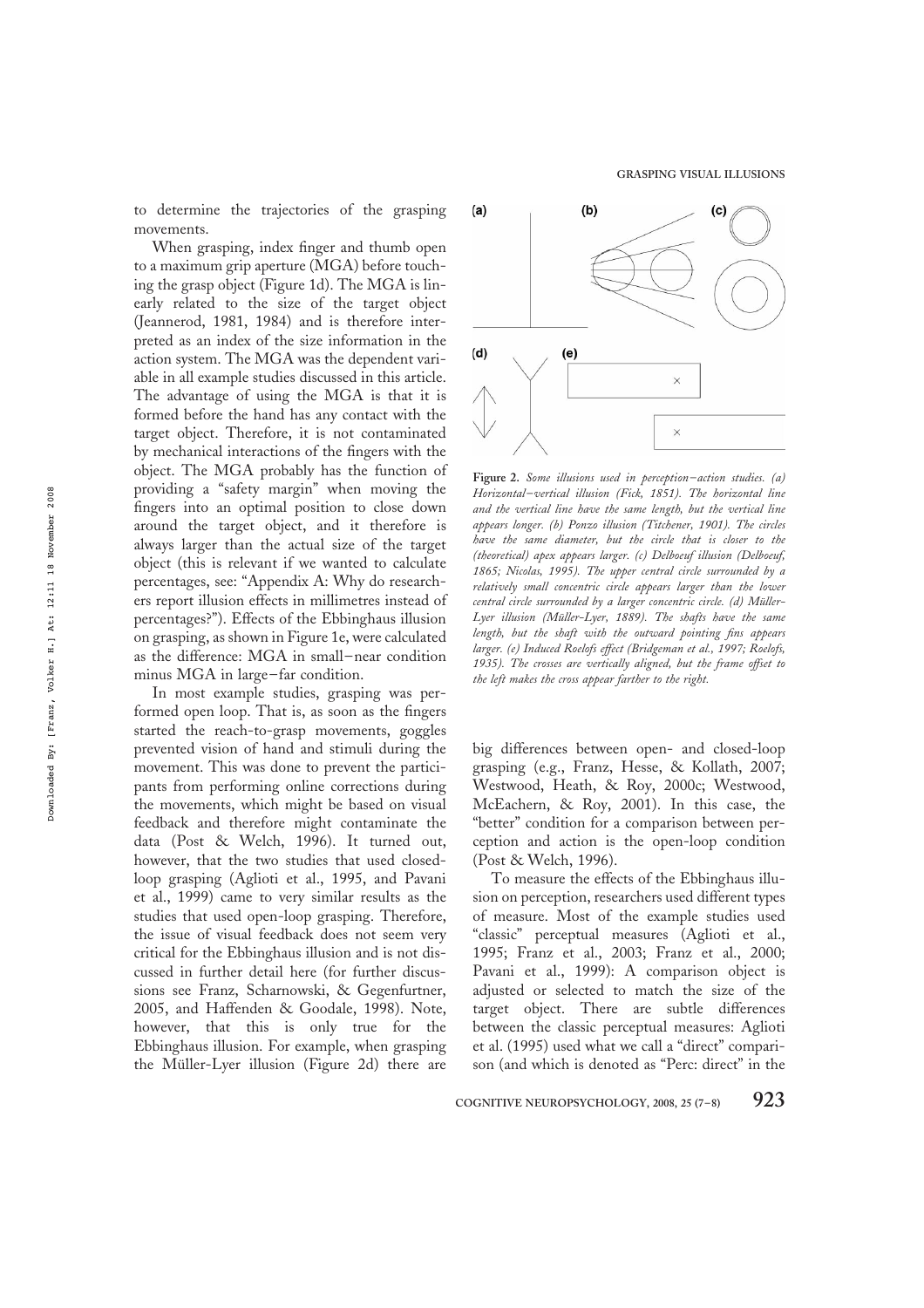figures); participants directly matched two discs, one placed in the large–far configuration and the other in the small–near configuration. The difference between the matched discs was used as the measure of the illusion effect. Pavani et al. (1999), Franz et al., 2003, and Franz et al., 2000, used "separate" comparisons (denoted as "Perc: separate" in the figures): They placed a neutral comparison object outside either the large–far or the small–near configurations, and participants matched this comparison object to the size of the central disc. The illusion effect was determined (as in grasping) by calculating the difference: matched size in small–near condition minus matched size in large–far condition. The distinction between "direct" and "separate" comparisons has important consequences for the interpretation of the illusion effects. These are discussed below.

Two of the example studies (Haffenden & Goodale, 1998; Haffenden et al., 2001) used another measure to assess perception: Participants used index finger and thumb to indicate the size of the central disc without seeing their fingers. The illusion effect was then determined (as in grasping) by calculating the difference: estimated size in small–near condition minus estimated size in large–far condition. This measure is often called "manual estimation" (denoted as "Man Est" in the figures) and assumed by Goodale, Haffenden, and colleagues to be a kind of manual "read-out" of what the participants perceive (Haffenden & Goodale, 1998, p. 125). Manual estimation is therefore assumed to tap the vision-for-perception system but not the vision-for-action system. Here, we do not need to discuss whether this is a plausible assumption (we tend to be sceptical), because we argue that all measures, manual estimation, classic perceptual measures, and grasping are affected in a similar way by the Ebbinghaus illusion, such that this question is not very relevant. Note, that manual estimation has been used by a large number of studies that found a dissociation between perception and action also in other visual illusions and is therefore an important measure to be discussed here (e.g., Bartelt & Darling, 2002; Daprati & Gentilucci, 1997; Otto-de Haart, Carey, &

Milne, 1999, Westwood, Chapman, & Roy, 2000a; Westwood, Dubrowski, Carnahan, & Roy, 2000b; Westwood et al., 2001).

Having described how illusion effects were measured, we can now proceed to answer our two questions: (a) If we assume that the perception-versus-action hypothesis is correct, then why is there an illusion effect on grasping at all? (b) Which measure of the perceptual illusion should be compared to grasping? We discuss these questions successively.

# Why is there an effect of the illusion on grasping at all?

To reconcile the finding of illusion effects in grasping (Figure 1e) with the perception-versusaction hypothesis, Haffenden, Goodale, and colleagues suggested that the illusion effects on grasping are generated in the vision-for-action system by different mechanisms from those for the perceptual effects (Haffenden & Goodale, 2000; Haffenden et al., 2001; Plodowski & Jackson, 2001). They argued that the context circles of the Ebbinghaus illusion are treated as obstacles for the fingers and therefore affect the trajectories of the grasp movements. Because the eccentricity of the context circles was not equated in the Ebbinghaus figures of the example studies (Figure 1a), the effects on grasping would be artefacts, and what might look like an illusion in the action system might be due to different mechanisms from those for the perceptual illusion. Therefore, this explanation could reconcile the effects of the Ebbinghaus illusion on grasping even with a strict perception-versus-action framework in which grasping is not deceived by the Ebbinghaus illusion at all. This notion bears, however, two problems:

First, Haffenden et al. proposed an implausible obstacle avoidance mechanism. To see this, consider the Figures 3a and 3d, which show the standard versions of the Ebbinghaus illusion as were used in the example studies. In the large–far condition the central disc is perceived as being smaller than that in the small–near condition. Haffenden et al. (Haffenden & Goodale, 2000; Haffenden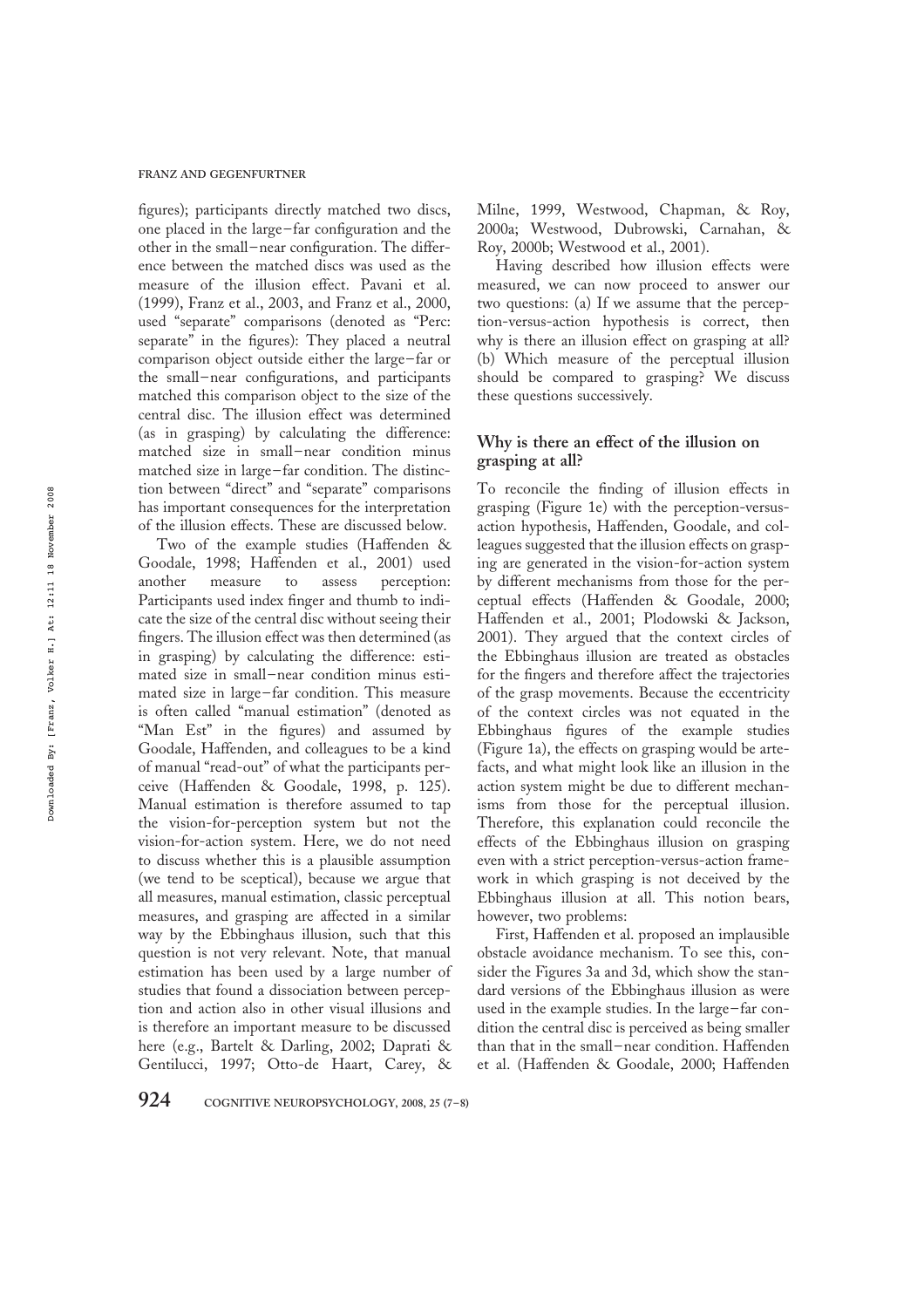

Figure 3. Testing for obstacle avoidance mechanisms. Franz et al. (2003) tested the obstacle avoidance mechanism proposed by Haffenden et al. (2001), which states that a large gap between central disc and context circles leads to smaller grip apertures than does a small gap (large-gap– small-grasp mechanism). Post hoc, this mechanism can explain the resultsof the sample studies that we alsoreplicated in this study, as shown in the grey shaded areas (a) and (d); these results are also shown in Figure 1e as: "Franz 03". However, if we vary the distances of the context circles, then the large-gap–small-grasp mechanism leads to predictions for grasping that are opposite to the measured grasp effects (b) and (c). Therefore, the large-gap–small-grasp mechanism fails to explain the grasp effects of the Ebbinghaus illusion. Instead, grasping follows nicely the illusion found in perception. As in Figure 1, the illusion effects are calculated as the mean differences relative to the large–far condition (e.g., in the small–far condition, the illusion effect is the measured value in the small–far condition minus the measured value in the large–far condition). All error bars depict  $\pm 1$  SEM. From "Grasp Effects of the Ebbinghaus Illusion: Obstacle-Avoidance is Not the Explanation", by V. H. Franz, H. H. Bülthoff, and M. Fahle, 2003, Experimental Brain Research, 149, pp. 470–477, Figure 5. Copyright 2003 by Springer Science and Business Media. Adapted with permission. (Figure can be seen in colour online.)

et al., 2001) proposed that this effect is solely due to obstacle avoidance relative to the context circles. How could such a mechanism work? (Note, that the context circles were always only two

dimensional, such that there was no physical need to perform obstacle avoidance; for simplicity, let us assume that the action system nevertheless performs obstacle avoidance relative to the

COGNITIVE NEUROPSYCHOLOGY, 2008, 25  $(7-8)$  925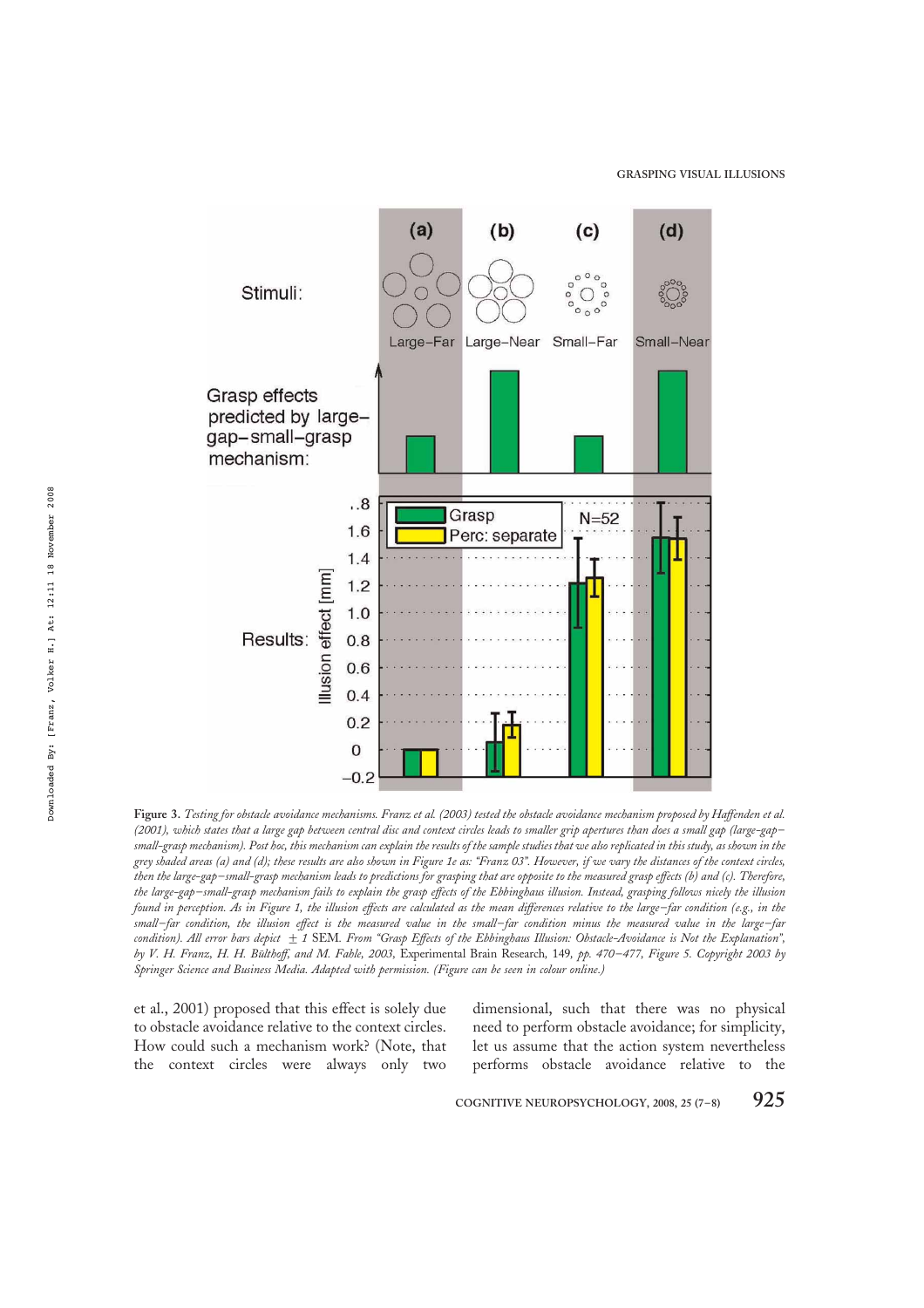context circles.) Simple, straightforward obstacle avoidance mechanisms would predict that either participants grasp larger in the overall larger configuration or in the configuration with a greater gap between central disc and context circles. In both cases this would be the large–far condition. However, we already know from the example studies that participants do not do this, but grasp smaller in this configuration. To explain this, Haffenden et al. needed to assume an inverse relationship for obstacle avoidance: In the large– far condition participants are assumed to fit their fingers in the greater gap between central disc and context circles (like in a hole) and consequently are assumed to grasp smaller, while in the small–near condition, this is assumed to be not possible because the gap is too slim, and therefore participants grasp larger (around the whole small–near figure). Only this inverse relationship (large gap leads to smaller grasp) could explain the data of the example studies. Therefore, this "large-gap–small-grasp mechanism" relies on quite specific assumptions, which are not supported by the visuomotor literature on obstacle avoidance (e.g., Mon-Williams, Tresilian, avoidance (e.g., Mon-Williams, Tresilian, Coppard, & Carson, 2001; Schindler et al., 2004; Tresilian, 1998).

Second, we tested the large-gap–small-grasp mechanism and found clear evidence against it (Franz et al., 2003). For this, we created two new conditions by varying the gap sizes such that the predictions of the large-gap–small-grasp mechanism were opposite to the perceptual effects of the illusion (Figures 3b and 3c): We created the large–near condition by placing the large context circles nearer to the central disc and the small–far condition by placing the small context circles further away. According to the large-gap–small-grasp mechanism this should lead to an inversion of the obstacle avoidance effects on grasping: Now participants should grasp larger in the large–near condition than in the small–far condition (see the predictions for grasping in the second row of Figure 3). For the perceptual illusion, however, we expect no such inversion, but only a slight attenuation of the illusion effect (Girgus et al., 1972). Our results clearly

show that grasping closely follows perception and not the prediction of the large-gap–small-grasp mechanism (see the third row of Figure 3). These results provide strong evidence against the large-gap–small-grasp mechanism.

The earlier study of Pavani et al. (1999) can also be seen as an incidental test of the large-gap–smallgrasp mechanism: They compared a condition with large context elements to a neutral condition with context elements of equal size as the central element. The gaps were relatively large in both conditions (28 . . . 32 mm), larger than the critical gap size  $(3 \dots 11 \text{ mm})$ , see below) proposed by Haffenden et al. (Haffenden & Goodale, 2000; Haffenden et al., 2001) , such that the large-gap– small-grasp mechanism should not produce any effect. But even if we assume that the large-gap– small-grasp mechanism is activated by these stimuli, then it should have produced smaller grasping in the neutral condition, because here the gaps were by 2 . . . 5 mm larger than those in the condition with large context elements. But this was not the case: Participants grasped larger in the neutral condition, and this effect was very similar to the perceptual effect produced by these stimuli. This also constitutes evidence against the largegap–small-grasp mechanism.

Haffenden et al. also tested the large-gap– small-grasp mechanism in two studies. We think, however, that these studies do not provide strong evidence for the large-gap–small-grasp mechanism: In the first study Haffenden and Goodale (2000) reanalysed their data of Haffenden and Goodale (1998) and derived from this the large-gap–small-grasp hypothesis. They suggested that with a relatively large gap of 11 mm between central disc and context circles, participants should grasp small, while with a small gap of 3 mm they should grasp large. Based on this idea, they flanked a disc with rectangles at different distances in order to "directly test whether the flanking objects alone could produce an effect on grasp analogous to that seen with the Ebbinghaus display" (p. 1601). In a "horizontal" condition, the flanking rectangles were adjacent to the contact points for the grasp and therefore were assumed to activate the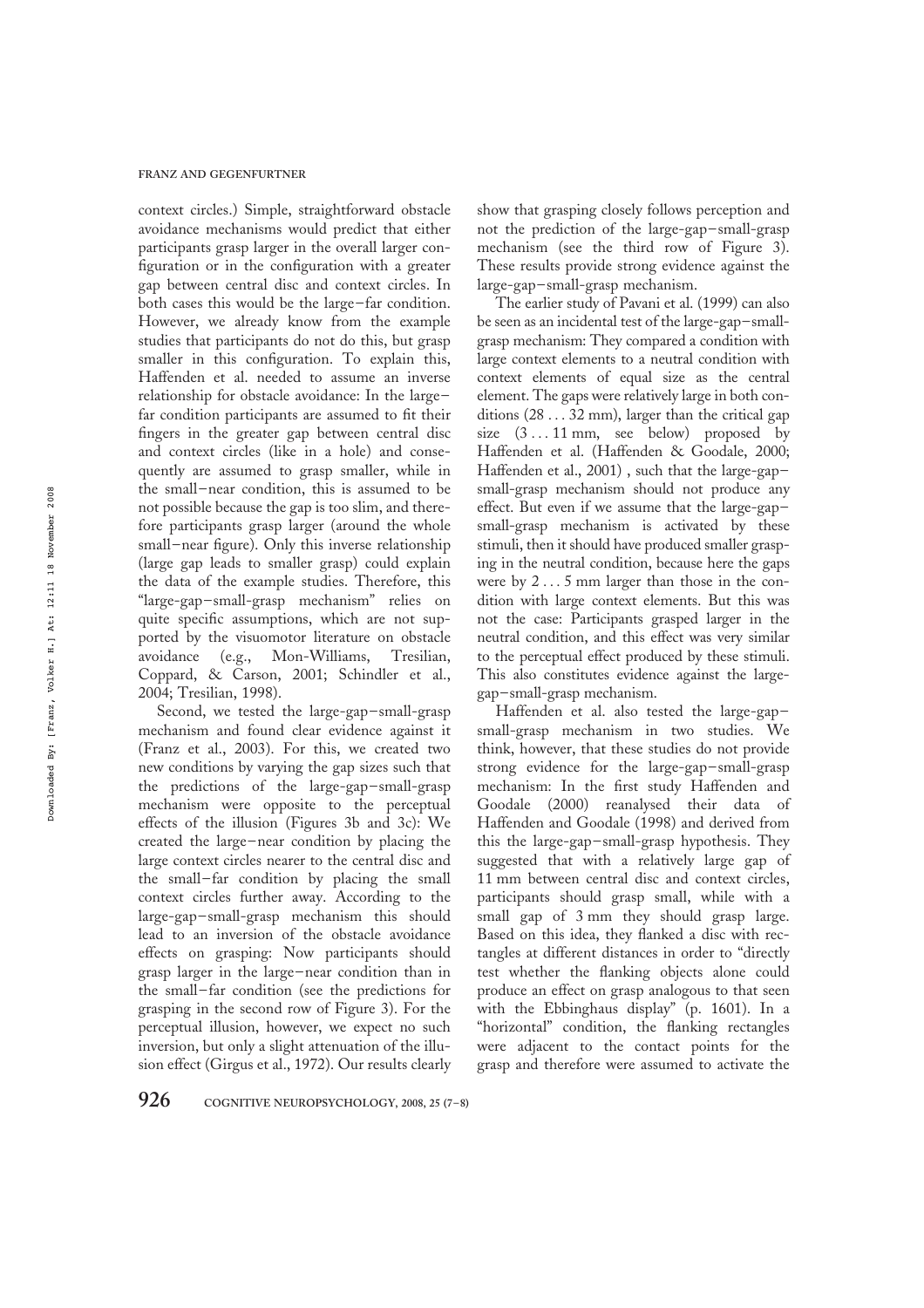large-gap–small-grasp mechanism. In a "vertical" condition, the flanking rectangles were rotated by 90 degrees, such that they should not interfere with the grasp. Haffenden and Goodale (2000) interpreted their results as supporting the largegap–small-grasp hypothesis: "As we had predicted, there was a small reduction in grip aperture when flankers were placed adjacent to contact points but with a finger–sized gap between the target and the flanking elements. Thus for the 11 mm flanker distance, grip scaling was reduced for the horizontally oriented flankers relative to the vertically oriented flankers" (p. 1604).

However, none of the critical effects on grasping were statistically significant: The predicted interaction between distance of the flankers and the vertical/horizontal flanker orientation was not significant,  $F(3, 33) = 1.39, p = .26$ (p. 1603). Next, Haffenden and Goodale (2000) performed more specific analyses and concentrated only on the flanker distances they had identified as being critical (3 mm and 11 mm) and excluded the other flanker distances they had used (21 mm and 31 mm). But again, the predicted interaction between distance of the flankers and the vertical/ horizontal flanker orientation was not significant,  $F(1, 11) = 3.71, p = .08$  (p. 1604). Finally, they focused only on the 11-mm flanker distance. But again, they only found a trend in the predicted direction, which was clearly not significant,  $t(11)$  $= 1.34, p = .21$  (Fig. 6, p. 1603). To support their conclusions, Haffenden and Goodale (2000) also referred to a replication of this experiment, which was presented at a conference (Haffenden, Zavitz, & Goodale, 2000), but admit that here the critical effect was also not significant: "And again, at the critical 11 mm flanker distance, a small, non-significant, effect was seen on grasp—consistent with the idea that subjects were paring down their fingers to avoid the flankers placed adjacent to contact points" (p. 1605).

Now, one might argue that Haffenden and Goodale (2000) also measured perception using manual estimation. The main difference they found between grasping and manual estimation was that the flanker distance had a significant effect on manual estimation, while the effect on

grasping was not significant (but they did not compare these effects, see "Appendix B: The significant/not-significant-as-difference fallacy" for why we should not infer a difference from a nonsignificant effect on grasping and a significant effect on manual estimation). However, for a demonstration of the large-gap–small-grasp mechanism, perceptual measures are of minor importance because by definition the large-gap– small-grasp mechanism should be independent of perception. Given that all the effects predicted by the large-gap–small-grasp mechanism for grasping were not significant, we think that this study does not provide evidence for the proposed large-gap–small-grasp mechanism.

In the second study, Haffenden et al. (2001) performed a similar test to that in Franz et al. (2003). However, they included only the small–far condition and not the large–near condition. According to the large-gap–small-grasp mechanism participants should grasp similarly in the small–far and the large–far conditions—and this is what Haffenden et al. (2001) found. However, this experimental design is based on a null effect and is therefore not as strong as our design, which predicts opposite effects for the competing hypotheses (for a power analysis showing that Haffenden et al., 2001, might have missed the effect due to insufficient power see Franz et al., 2003). Our interpretation is supported by the fact that Franz et al. (2003) found in grasping a highly significant illusion effect between the small–far and the large–far conditions, which we also replicated in Franz et al. (2005). Similarly, we also found a highly significant illusion effect between the large–near and small–near conditions, which we also replicated in Franz (2003a; these results are also shown in Figure 5). These results cannot be explain with the large-gap– small-grasp mechanism.

In summary, it is unlikely that the large-gap– small-grasp mechanism proposed by Haffenden et al. (Haffenden & Goodale, 2000; Haffenden et al., 2001) does account for the effects of the Ebbinghaus illusion on grasping. Instead, grasping seems to respond in a similar way to small variations of the illusion as perception.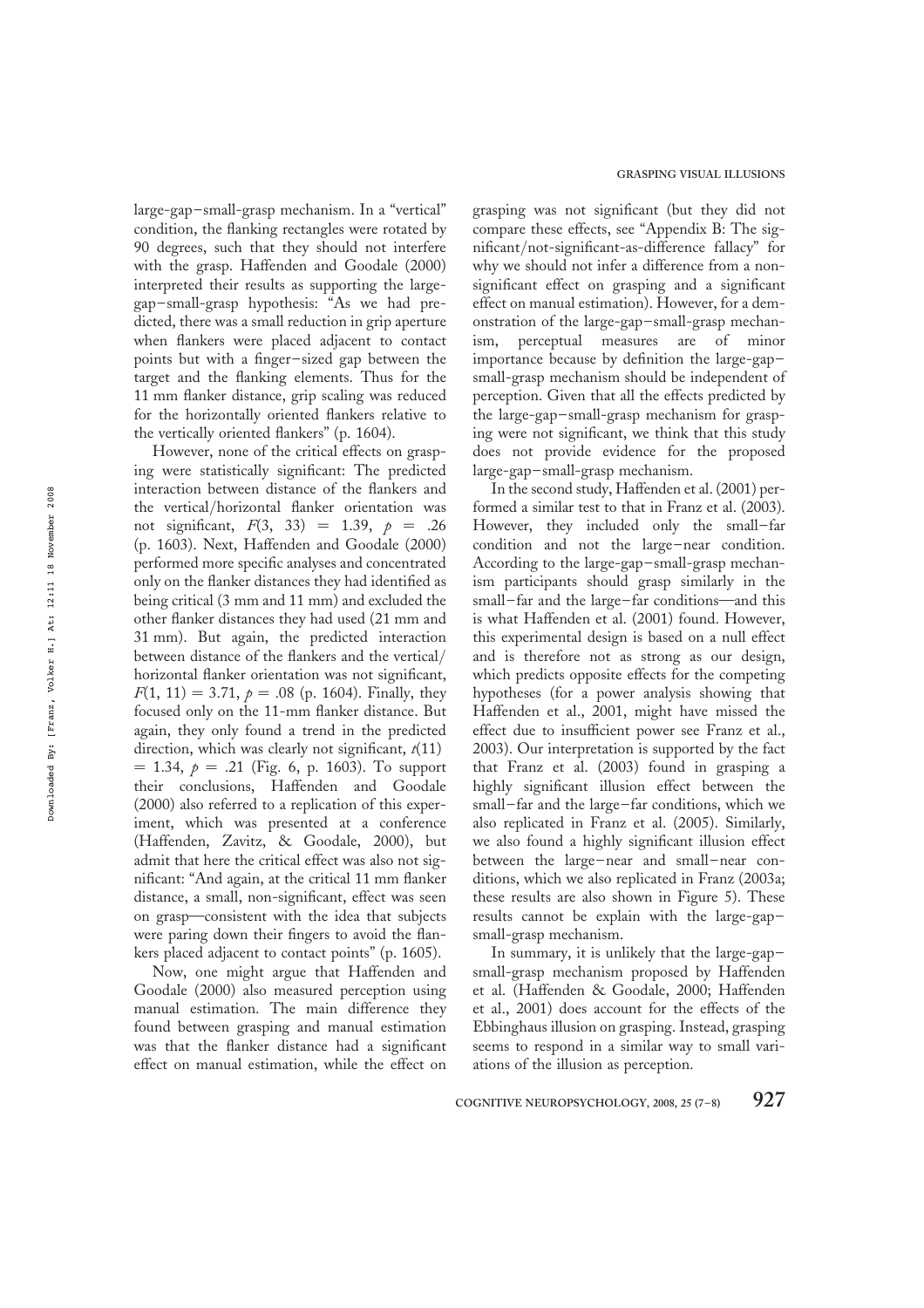## Which perceptual measure should be compared to grasping?

In the last section we have argued that effects on grasping are probably "true" illusion effects; at least we did not find evidence that other mechanisms have created these effects in the vision-foraction system independent of perception. This rules out the strong version of the perceptionversus-action hypothesis, which assumes that there is no effect of the Ebbinghaus illusion on grasping at all. But, nevertheless, we might opt for a weak version of the hypothesis, claiming that grasping is less affected by the illusion than is perception. To test such a hypothesis, we have to compare the sizes of the illusion in perception and in grasping. This leads to the problem that three different measures were used for perception, each generating a different estimate for the perceptual illusion. Which of these perceptual measures should be compared to grasping? We first discuss the two classic perceptual measures (which employed either direct or separate comparisons) and argue that the separate comparisons are better suited to be compared to grasping. Then, we discuss manual estimation and argue that manual estimation, the classic perceptual measures with separate comparisons, and grasping are all similarly affected by the Ebbinghaus illusion, such that there is indeed no dissociation between perception and grasping in this illusion.

## Classic perception: Direct comparison or separate comparisons?

Pavani et al. (1999) and we (Franz et al., 2003; Franz et al., 2000) used separate comparisons to asses the perceptual effects of the illusion, while Aglioti et al. (1995) used a direct comparison. For the separate comparisons, participants always operated on only one Ebbinghaus figure at a time and either grasped the central disc or adjusted a neutral comparison circle to match the size of the central disc (Figure 4b). In contrast, Aglioti et al. (1995) presented a composite version of the illusion, consisting of two Ebbinghaus figures (Figure 4a). In grasping, participants successively

operated on only one of the Ebbinghaus figures and grasped one of the central discs. In perception, however, they performed a direct comparison between the two central discs, both being subjected to the illusion at the same time. Therefore, there is a mismatch in task demands between grasping and perceptual task in the Aglioti et al. study.

It turned out that this mismatch is critical (Franz et al., 2000). In a first step, we showed that we could replicate the difference in the perceptual measures between our studies and the Aglioti study (Figure 4c): The direct comparison leads to an approximate 50% increase of the illusion compared to the sum of the separate comparisons. That is, the Ebbinghaus illusion is overadditive: The measured illusion effect in the direct comparison is more than the sum of the illusion effects in the two separate comparisons. This is not surprising given that the attentional demands are quite different in these tasks. It seems likely that the increased illusion effect is caused by an interaction of the context elements of the illusion in the direct comparison (i.e., the large context elements might appear as even larger if they are contrasted directly with the small context elements; see also Pavani et al., 1999, for a discussion of this issue).

In a second step, we mimicked the procedure of Aglioti et al. (1995) in which participants always first compared the two central discs and then grasped one of the discs. But, instead of grasping, we had participants perform a perceptual task with similar task demands to those in grasping: In a constant stimuli procedure participants viewed two Ebbinghaus figures and first compared the two central circles (as they did in Aglioti's perceptual task) and then compared one of the central circles to a neutral circle, positioned outside the two Ebbinghaus figures (this mimicked Aglioti's grasping task, because participants operated on only one of the central circles at a time). Both tasks were performed in rapid succession within 1 s. As can be seen in Figure 4d, even this rapid succession of the tasks leads to the 50% increase of the illusion in the direct comparison. This shows that the difference that Aglioti et al. found between perception and grasping can be replicated in purely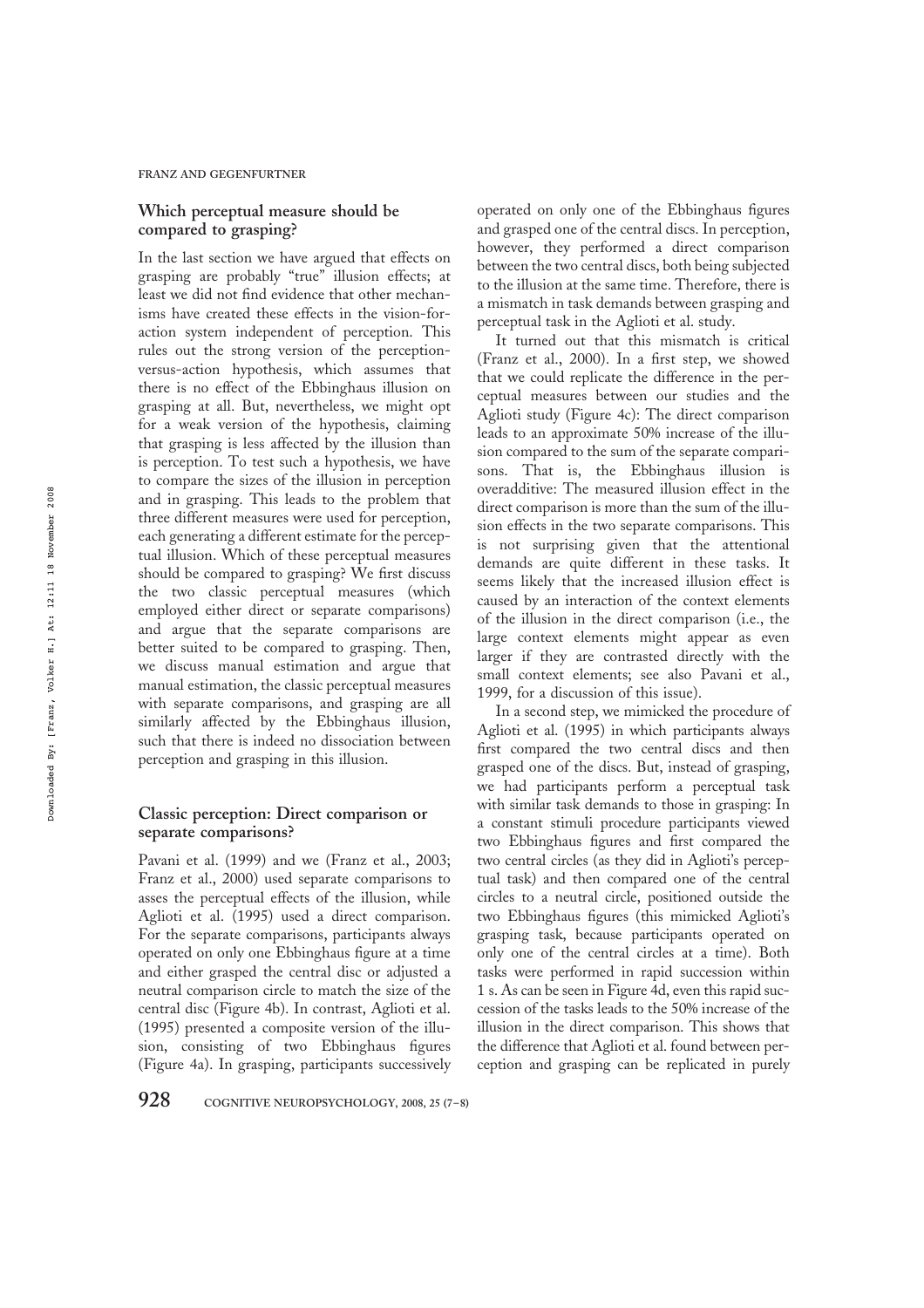

Figure 4. Task demands in perceptual and grasping tasks. Comparison of the task demands in Aglioti et al. (1995), Pavani et al. (1999), Franz et al. (2003), and Franz et al. (2000). (a) In the Aglioti study, two Ebbinghaus figures were shown. In the perceptual task participants compared the two central discs directly, both being subjected to the illusion at the same time. In the grasping task, however, they grasped one or the other of the discs, thereby needing to calculate only the size of one of the central discs. Note the asymmetry in this procedure. (b) In Pavani's and our studies, participants always operated on only one Ebbinghaus figure at a time in grasping as well as in perception (separate comparisons). Therefore, the tasks were better matched than in the Aglioti et al. study. (c) Franz et al. (2000) showed that the different task demands in the Aglioti study led to larger illusion effects even in perceptual tasks: The direct comparison increases the measured illusion effect by approximately 50% as compared to the sum of the illusion effects in the separate comparisons. This is the difference that Aglioti et al. found between perception and grasping. (d) The difference between direct and separate comparisons persists even if participants always see both illusion figures and perform direct and separate comparison in rapid succession (Franz et al., 2000): In a constant stimuli procedure, participants first compared the two central circles and then compared one or the other of the central circles to a neutral circle outside the display (both comparisons were performed together within 1 s). The direct comparison closely mimics the perceptual task in the Aglioti et al. study and the separate comparisons the grasping task. Again, we find the approximately 50% increase of the illusion effect in the direct comparison relative to the sum of the illusion effects in the separate comparisons. This suggests that the differences that Aglioti et al. found between perception and grasping (Figure 1e) are due to the different task demands and not to a dissociation between perception and action. "Perc: direct" and "Perc: separate": Classic perceptual measures for direct and separate comparisons, respectively. Data in (c) are from Franz et al. (2000, Exp. 2; conditions "sum of single" and "direct"), and data in (d) are from Franz et al. (2000, Exp. 3). All error bars depict  $\pm$  1 SEM. From "Grasping Visual Illusions: No Evidence for a Dissociation Between Perception and Action", by V. H. Franz, K. R. Gegenfurtner, H. H. Bülthoff, and M. Fahle, 2000, Psychological Science, 11, pp. 20–25, Figure 5. Copyright 2000 by Blackwell Publishing. Adapted with permission. (Figure can be seen in colour online.)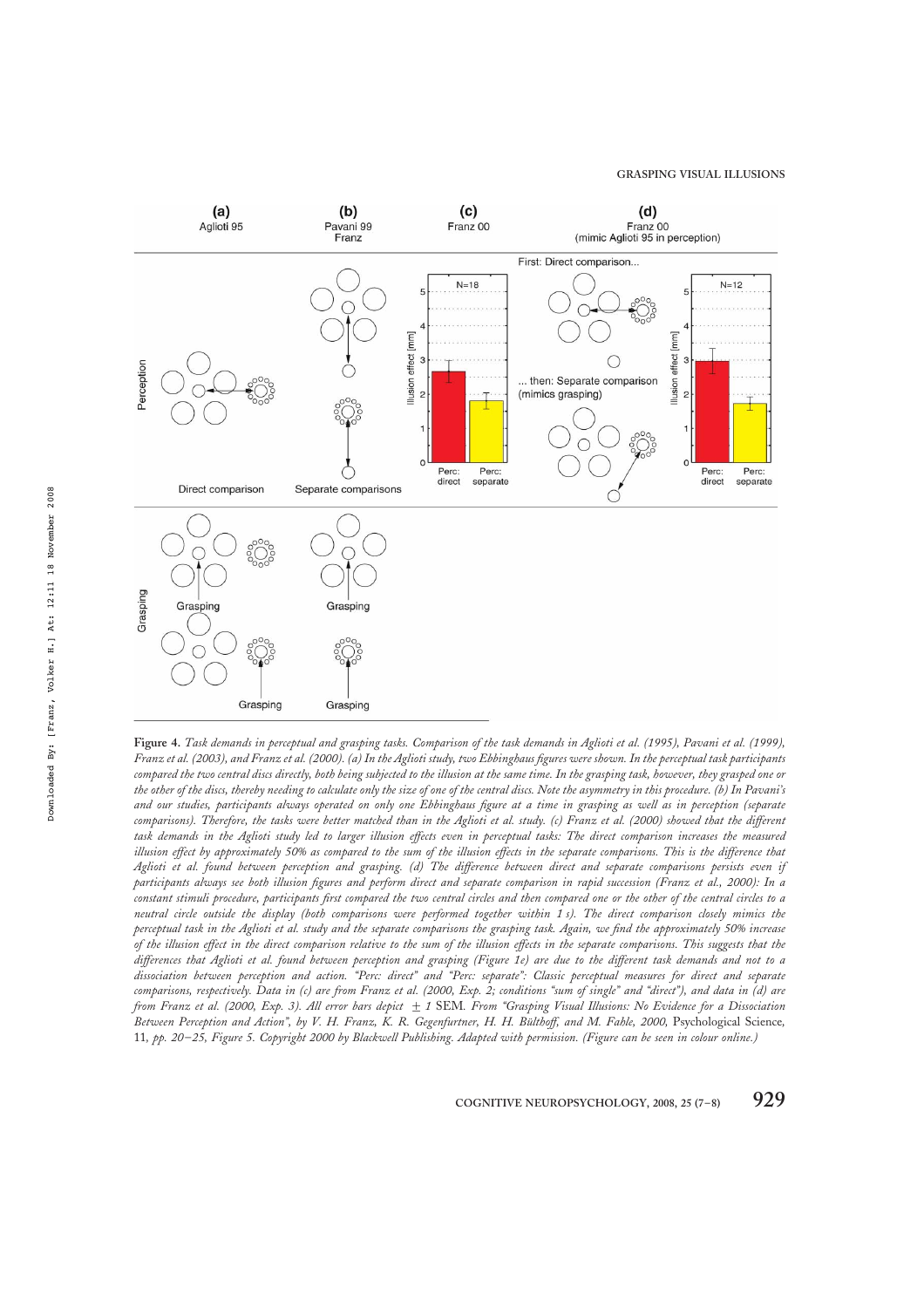perceptual tasks and is therefore probably due to the different task demands and not to a difference between perception and action.

These experiments also show that requiring a perceptual judgement first and then the grasp immediately after (as suggested by Carey, 2001) cannot be expected to increase the illusion effect in grasping to the level of the direct comparison in perception. This is so, because even in purely perceptual tasks a rapid succession of direct comparison and separate comparison does not increase the illusion effect in the separate comparison to the level of the direct comparison. Therefore, there is no reason to expect this to happen in grasping.

The distinction between direct and separate comparisons is also relevant for studies on other visual illusions. For example, Vishton, Pea, Cutting, and Nunez (1999) investigated the horizontal–vertical illusion (Figure 2a). They demonstrated a much larger illusion effect if the horizontal–vertical illusion was measured with a direct comparison than if it was measured with separate comparisons (which they called relative and absolute measures, respectively). This was true, independent of whether the task was perceptual or an action. Vishton et al. (1999) therefore came to the same conclusion for the horizontal–vertical illusion as we did for the Ebbinghaus illusion: It is the task demands and not the response mode that leads to a larger illusion effect in the direct comparison. Further studies for which this distinction is important are the studies by Brenner and Smeets (1996) and Jackson and Shaw (2000) on the Ponzo illusion (Figure 2b). These are discussed below.

In summary, classic perceptual measures that are based on a direct comparison between two stimuli that are both subjected to the illusion are not well matched to grasping because grasping typically operates successively on only one of the two stimuli. In the Ebbinghaus illusion, the direct comparison leads to an approximately 50% increase of the illusion, which corresponds well to the difference that Aglioti et al. (1995) found between perception and grasping (Figure 1e). Therefore, this difference is better explained by a mismatch in tasks demands than by a dissociation between perception and action.

## Classic perception or manual estimation?

Haffenden and Goodale (1998) suggested manual estimation as another measure to determine the perceptual illusion: Participants indicated the size of the central disc of the Ebbinghaus figure by using index finger and thumb (without seeing the hand). This measure is based on neuropsychological considerations and has been used very often in studies on perception–action dissociations. As mentioned above, Haffenden and Goodale (1998) interpret manual estimation as a purely perceptual measure, which provides a manual readout of the vision-for-perception system. Given its wide use it seems quite surprising that the measure had not been tested against classic perceptual measures as, for example, adjustment procedures in which participants adjust the size of a neutral comparison to match the size of the target object. Therefore, it was not clear whether manual estimation would yield similar results to those for classic perceptual measures. Franz (2003a) performed such a validation study measuring the illusion effects for manual estimation, classic perceptual measures, and grasping. The study roughly replicated the differences found between the example studies (compare Figure 5a and Figure 1e). Most importantly, manual estimation showed again the largest illusion effects.

Interestingly, an analysis of the response functions revealed that manual estimation reacted to any change of object size stronger than the other measures. We found that if the physical size of the target was increased by 1 mm, then manual estimation reacted by an increase of 1.6 mm. That is, the slope of the linear function relating physical size to manual estimation was 1.6. This is consistent with other studies. For example, Haffenden et al. (2001) reported an even larger slope of 1.85 for manual estimation. Classic perceptual measures, however, typically have a slope of approximately 1, while the MGA in grasping has a slope of approximately 0.82 (Smeets & Brenner, 1999).

Accordingly, we expect that an illusory change of object size will also affect manual estimation more than the other measures. To see this,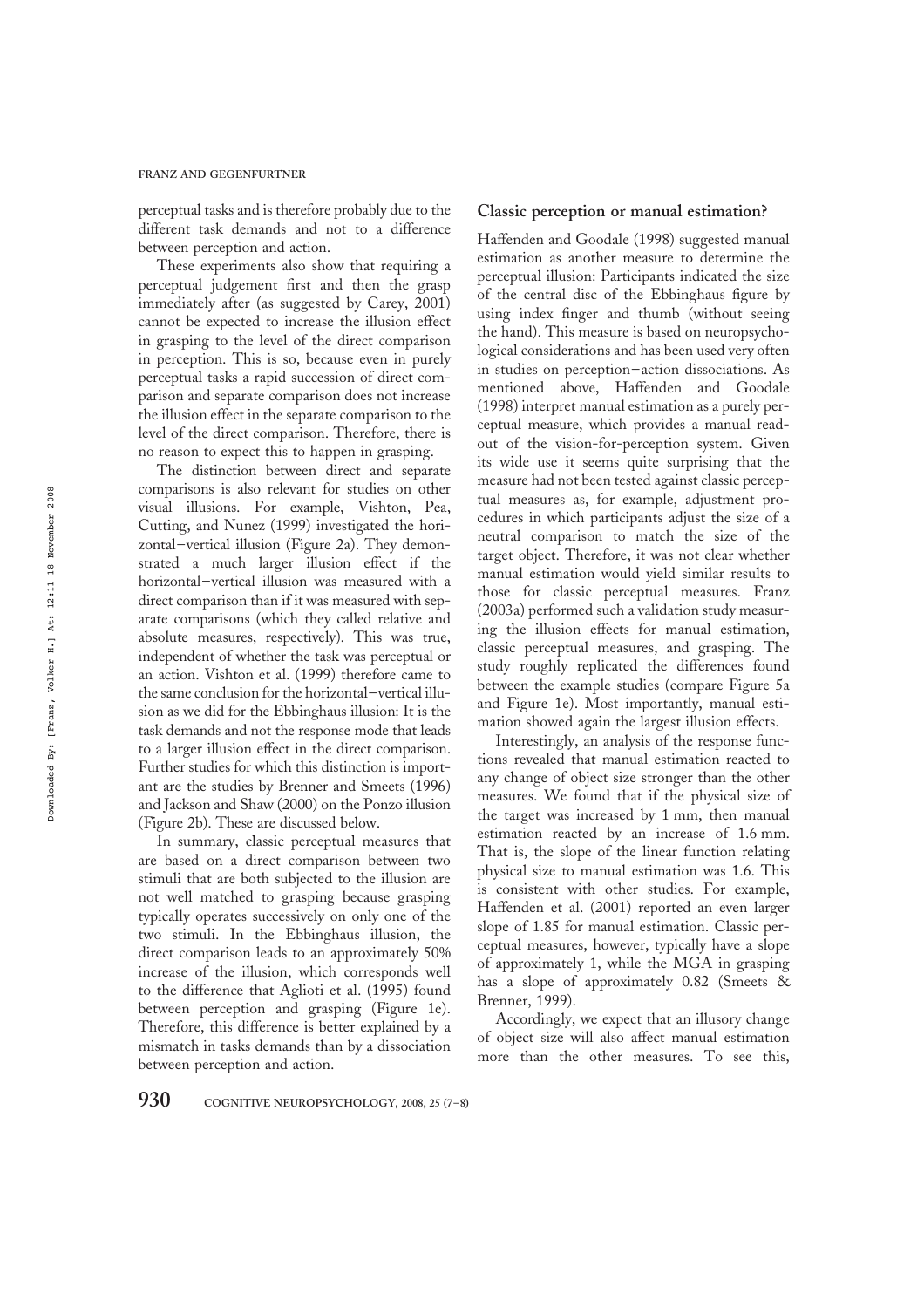

Figure 5. Manual estimation and response functions. (a) Franz (2003a) replicated the differences found in the example studies between grasping, manual estimation, and classic perceptual measures. (b) However, an investigation of the response functions, relating physical size to the dependent measures, shows that manual estimation depends on physical size with a higher slope. Therefore, we have to correct for these different slopes. This is done by dividing each illusion effect by the slope of the corresponding response function. After correction, the differences between the illusion effects get much smaller. "Grasp": MGA when grasping. "Perc: separate": classic perceptual measure for separate comparisons. "Man Est": manual estimation. All error bars depict  $\pm 1$  SEM. From "Manual Size Estimation: A Neuropsychological Measure of Perception?", by V. H. Franz, 2003, Experimental Brain Research, 151, pp. 471–477, Figure 3. Copyright 2003 by Springer Science and Business Media. Adapted with permission. (Figure can be seen in colour online.)

consider the case that we introduced an illusion of, say, 2 mm. This should lead in manual estimation to a change of  $2 \times 1.6$  mm = 3.2 mm, but in classic perception only to a change of  $2 \times 1$  mm = 2 mm and in grasping to a change of  $2 \times 0.82$  mm = 1.64 mm. Consequently, we have to correct for the different slopes of the response functions. The correction is done by dividing the measured illusion effect by the slope (cf., Franz, 2003a; Franz, 2007; Franz, Fahle, Bülthoff, & Gegenfurtner, 2001; Franz et al., 2005; Glover & Dixon, 2002). If we do this, the differences between manual estimation, classic perceptual measures, and grasping disappear (Figure 5b).

We can also perform the correction for the data of Haffenden et al. (2001) as shown in Figure 1e. If we perform the correction, this again leads to

similar illusion effects for manual estimation and grasping (Figure 1f).

It is interesting to speculate why manual estimation is so responsive to a (physical or illusionary) variation of size. Because no visual feedback of the hand is allowed during performance of the task, participants have to rely exclusively on proprioceptive feedback. It is likely that proprioceptive information is not as accurate as visual information, and therefore participants might exaggerate their response (Franz, 2003a). This reasoning also shows that the interpretation of manual estimation as a purely perceptual measure is not as obvious as has often been assumed: While indicating the size of an object with index finger and thumb (without seeing the hand), participants must use proprioceptive cues and employ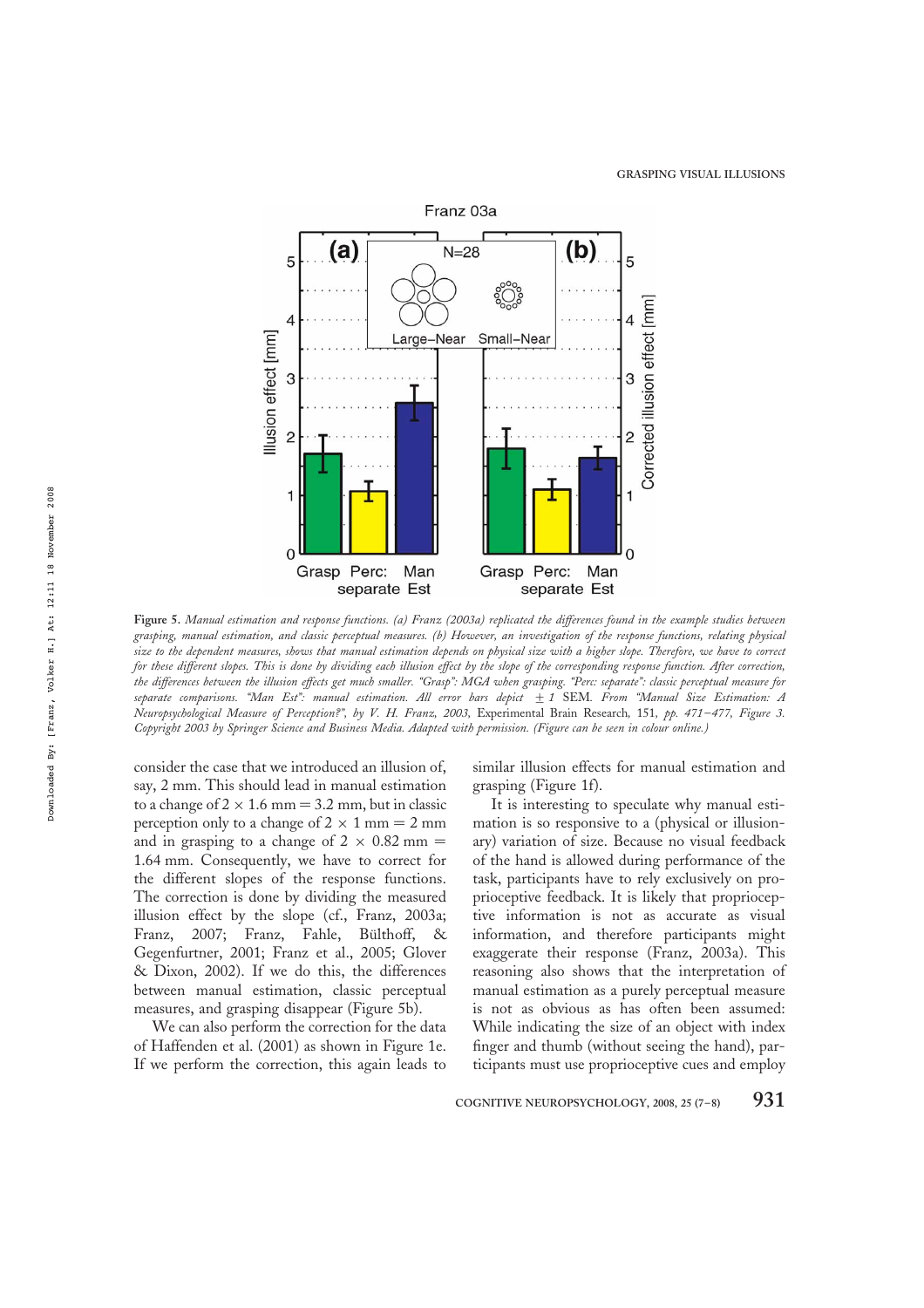a number of motor processes. It is not clear why these motor processes should not affect the outcome of the measure (cf. Pavani et al., 1999, for a similar argumentation). In fact, some authors used responses similar to manual estimation to assess motor effects of visual illusions (e.g., Vishton et al., 1999), or to investigate more general aspects of the visuomotor transformation (Jeannerod & Decety, 1990). This interpretation is consistent with the finding that the slope of manual estimation seems to be closer to 1 if full vision of the hand is allowed during manual estimation (Dewar & Carey, 2006; Otto-de Haart et al., 1999; Radoeva, Cohen, Corballis, Lukovits, & Koleva, 2005).

In summary, manual estimation turned out to be roughly twice as responsive to a change of physical object size as was grasping (slopes of 1.6 or 1.85 vs. slopes of 0.82). Therefore it is no surprise that manual estimation also responded to an illusionary change of object size much more than did grasping. If we correct for the different slopes, we obtain similar illusion effects in manual estimation, grasping, and classic perceptual measures.

#### Preliminary summary

We argued that the grasp data on the Ebbinghaus illusion are surprisingly consistent. The perceptual data are not as consistent. However, if we use such methodological precautions as taking into account the slope of the measures' response functions and making sure that all tasks are appropriately matched, then we can explain the differences between classic perceptual measures, manual estimation, and grasping. In consequence, we find that all these measures are similarly affected by the Ebbinghaus illusion.

But, how general and valid is this result? In the following sections, we discuss issues raised in the literature and by reviewers. First we discuss some direct critique that has been raised against our arguments ("More detail 1: Critique of our arguments"), then the question of which mechanisms lead to the Ebbinghaus illusion ("More detail 2: How is the Ebbinghaus illusion generated?"), then alternative experimental paradigms and illusions ("More detail 3: Other paradigms and illusions"), and finally other theoretical accounts ("More detail 4: Alternative theoretical accounts"). All these issues require that we go into more detail, such that a reader not interested in these more indepth discussions might want to jump to the "General Discussion" to get an impression of the main thrust of our argument. We also added an Appendix in which we discuss more technical issues that might help a researcher to conduct studies in this field but that might distract the reader if included in the main text.

#### More detail: 1. Critique of our arguments

In this section we discuss specific critique that has been raised against the validity of our conclusions.

## You failed to replicate the Aglioti study

Goodale, Kroliczak, and Westwood (2005; p. 278) and Goodale and Westwood (2004; p. 206) argued that we failed to replicate the original study of Aglioti et al. (1995), thereby implying that we might have missed an existing effect. But, this is not the case: In Franz et al. (2000) we replicated Aglioti et al.'s effects of the Ebbinghaus illusion on grasping (cf. Figure 1), as well as their effects on perception (cf. Figure 4). However, we showed that the differences they found between grasping and perception are probably due to different task demands and not to a dissociation between action and perception.

# You concentrate on only half of the trials in the Aglioti study and ignore the other half

Goodale (2006) argued that we use only half of the trials of the Aglioti et al. (1995) study for our comparison. This is indeed the case: The illusion effects shown for perception and grasping in Figure 1e for Aglioti et al. (1995) are based on only half of the trials. They correspond to the values of the Figure 5 of Aglioti et al. (1995), for which the figure legend says that it shows "the effect of the illusion on grip size". Due to the experimental design of Aglioti et al. (1995), it is not possible to quantitatively estimate the illusion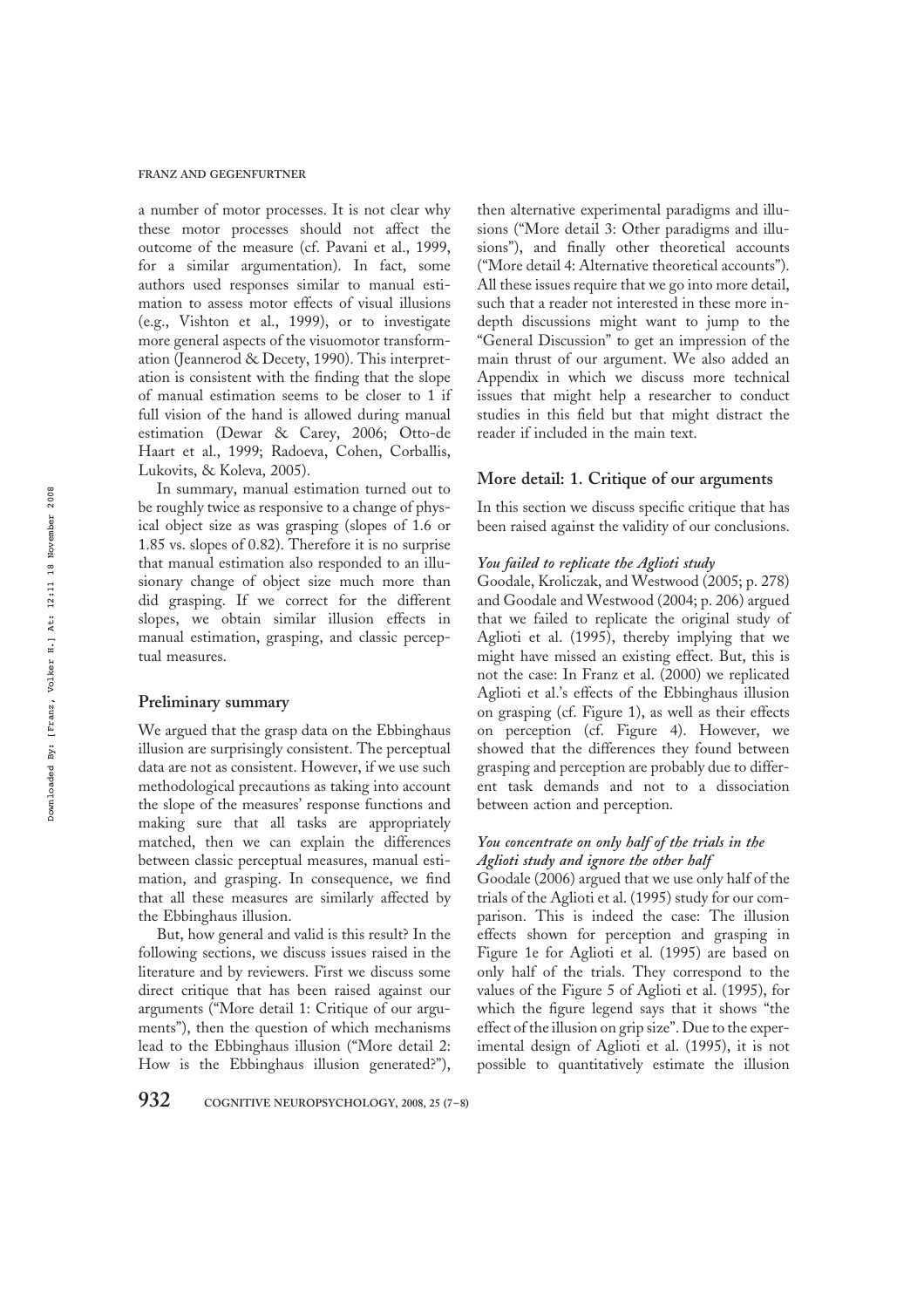effects from the other half of the trials without additional assumptions (because in these trials the sizes of context elements and of central disc were confounded). Therefore, Aglioti et al. (1995) used only half of the trials to calculate a quantitative measure of the illusion effect and did not give any numbers for the illusion effect in the other half of the trials that we could use. Note, however, that this is not very critical, because (a) there is no reason why the illusion effects should be different in the other half of the trials (the only difference was that the central discs had slightly different sizes), and (b) the later studies found similar effects of the illusion on grasping without having these problems (cf. Figure 1e).

#### Separate comparisons reduce the illusion too much

Some researchers expressed concern that using separate comparisons (i.e., only one Ebbinghaus figure at a time) reduces the illusion too much. Jacob and Jeannerod (1999) argued that we "used a display in which the perceptual illusion does not properly arise . . . . So when . . . a stimulus is not a suitable basis for producing the perceptual illusion, it should not be surprising to find that the motor response is not influenced by the illusion either. Nor should it be surprising to find that the perceptual response and the motor response to the non-illusory stimulus do not really differ. In fact, if a stimulus does not give rise to a perceptual illusion, it does not provide an adequate basis for drawing any conclusion upon Goodale and Milner's hypothesis" (p. 9; see also Carey, 2001, p. 109). We think, however, that this argument is not valid because we and other researchers found perceptual and motor illusions of approximately 4–5% (cf. Figure 1e and "Appendix A: Why do researchers report illusion effects in millimetres instead of percentages?"). This is in agreement with the effects found in the perceptual literature (although, of course, a composite version of two Ebbinghaus figures and a direct comparison between these figures would lead to a larger illusion, as we have shown in Franz et al., 2000). We even can discriminate very small variations of the illusion in perception and grasping by varying the distance of the context

elements slightly (cf. Figure 3 and Franz et al., 2003). Also note that it is standard procedure in perceptual research to use only one Ebbinghaus figure at a time—as we did in our separate comparisons (e.g., Choplin & Medin, 1999; Coren & Enns, 1993; Coren & Girgus, 1972; Coren & Miller, 1974; Girgus et al., 1972; Jaeger, 1978; Jaeger & Pollack, 1977; Massaro & Anderson, 1971; Pavlova & Sokolov, 2000; Pressey, 1977; Roberts, Harris, & Yates, 2005; Weintraub, 1979; Weintraub & Schneck, 1986). This standard procedure leads to a better control of the stimuli an advantage we certainly also want to exploit in studies on perception and action.

## You measured vision-for-perception but not visionfor-action in grasping

Goodale (2006) suggested that—due to some specifics of our grasping task—we erroneously measured vision-for-perception with our grasping task but not vision-for-action. Consequently, it would be no surprise that we found similar effects of visual illusions on grasping and on perception.

This argument is based on the fact that we used a different method to attach the infrared markers to the fingers from that used in the studies of Aglioti and Haffenden (Aglioti et al., 1995; Haffenden & Goodale, 1998; Haffenden et al., 2001). The idea is that our method let to awkward grasping, which might make the right hand behave like an unskilled left hand. Because Gonzalez, Ganel, and Goodale (2006a) argued that the left hand is controlled by the vision-for-perception system (see the discussion below), this would mean that we never measured vision-for-action with our grasping task, but always vision-for-perception. In consequence, it would be no surprise that we found illusion effects in our grasping task.

An example of our method can be seen in Figure 1b: We attached to the finger–nails of index finger and thumb small, lightweight aluminium flags, each with three infrared markers. Aglioti and Haffenden on the other side, attached only one marker to each finger (Figure 1c). Our method has two advantages: (a) Employing mathematical rigid-body transformations on the three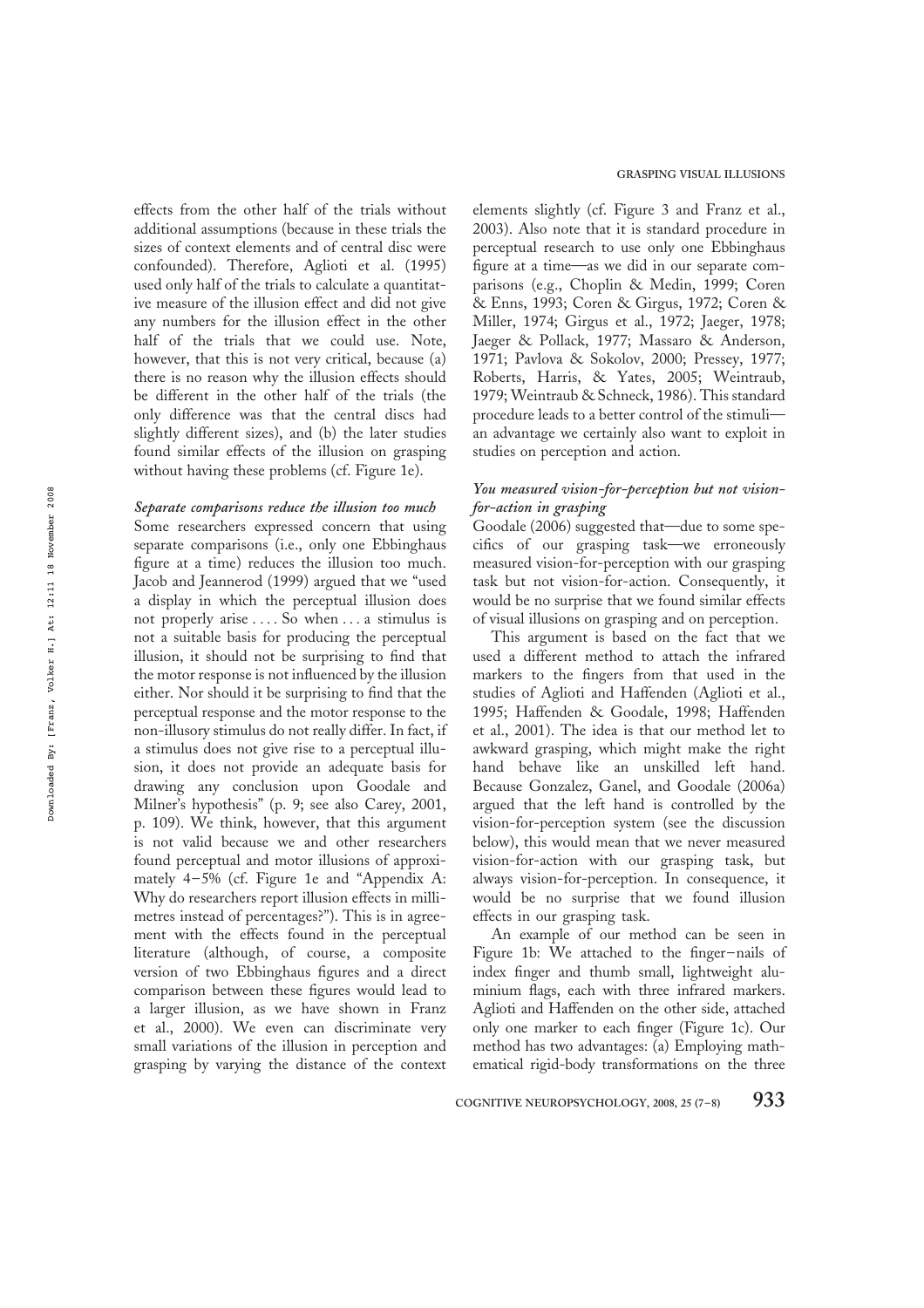markers, we determined the trajectories of the grasp points for each finger. This is not possible with the methods of Aglioti and Haffenden. Therefore they always had an additional measurement error, depending on the thickness and orientation of the fingers. (b) With our method the finger tip is completely free, allowing for full tactile feedback. This is not guaranteed with the method of Aglioti and Haffenden because the tape they used to attach the single marker could cover parts of the finger tip (as can be seen in Figure 1c).

But, what about the awkwardness? Of course, when running the experiment we tried to make sure that the markers (and cables) did not interfere with the natural grasping movement. But, maybe this was not sufficient to ensure natural grasping? There are two reasons why we think the conjecture of Goodale (2006) is not valid: (a) If it were correct, then our results should be "atypical". That is, we should obtain larger illusion effects for grasping than those in other studies. But this is not the case (Figure 1e). In fact, the grasping data are surprisingly consistent across all laboratories (this is one of the main messages of this review). (b) In a recent study, we tested the conjecture directly. We split our 40 participants in two groups using the two different methods to attach the markers and had them perform an identical experiment on the Müller-Lyer illusion. We did not find any difference of the illusion effects (Franz et al., 2007). This was the first direct empirical test of the conjecture—and the results refute it.

## More detail: 2. How is the Ebbinghaus illusion generated?

Given the controversy on the dissociation between perception and action in the Ebbinghaus illusion it would be beneficial to know where exactly the illusion is generated. For example, we could ask whether the Ebbinghaus illusion is indeed generated in the ventral stream, as assumed by Aglioti et al. (1995) and Milner and Goodale (1995). Unfortunately, not much is known on the exact neuronal sources of the illusion. Roberts et al. (2005) conclude that since the late 1970s not much progress has been made on explaining the

Ebbinghaus illusion and that since then it has been mainly used as a research tool. In fact, researchers often took the Aglioti et al. (1995) result as an indication that the illusion might be created in ventral areas (Eagleman, 2001; Wade, 1998). Nevertheless, we give a short overview of the research on the sources of the Ebbinghaus illusion and show that some (but not all) of the research might be consistent with an early source of the illusion.

To explain the Ebbinghaus illusion, there are three main lines of argument in the literature: size contrast, other figural factors, and size– distance arguments. We discuss these (not mutually exclusive) arguments successively.

#### Size contrast

Most theories describe the Ebbinghaus illusion as a size contrast effect: The size of an object that is surrounded by similar objects will be judged relative to the size of these objects. If the context elements are smaller, the central object will appear relatively large—and vice versa (Massaro & Anderson, 1971; Restle & Merryman, 1968). Critical for this effect is that the context elements are perceived as being similar to the central element (Coren & Miller, 1974). While this mechanisms could in principle happen relatively early in the visual system, there was one study that suggested high-level contributions: Coren and Enns (1993) argued that a semantic shift between central element and context elements reduces the illusion—even if the low-level features of all objects are identical. Choplin and Medin (1999) however, criticized this finding and argued that Coren and Enns (1993) had confounded low-level features, as the similarity of the perimeters of the elements, with the semantic category. They argued, therefore, for an earlier source of the illusion.

#### Other figural factors

Other researchers stressed the fact that size contrast alone cannot explain all effects of the Ebbinghaus illusion—and might not even be the most important factor. One striking example is the finding that small context elements quite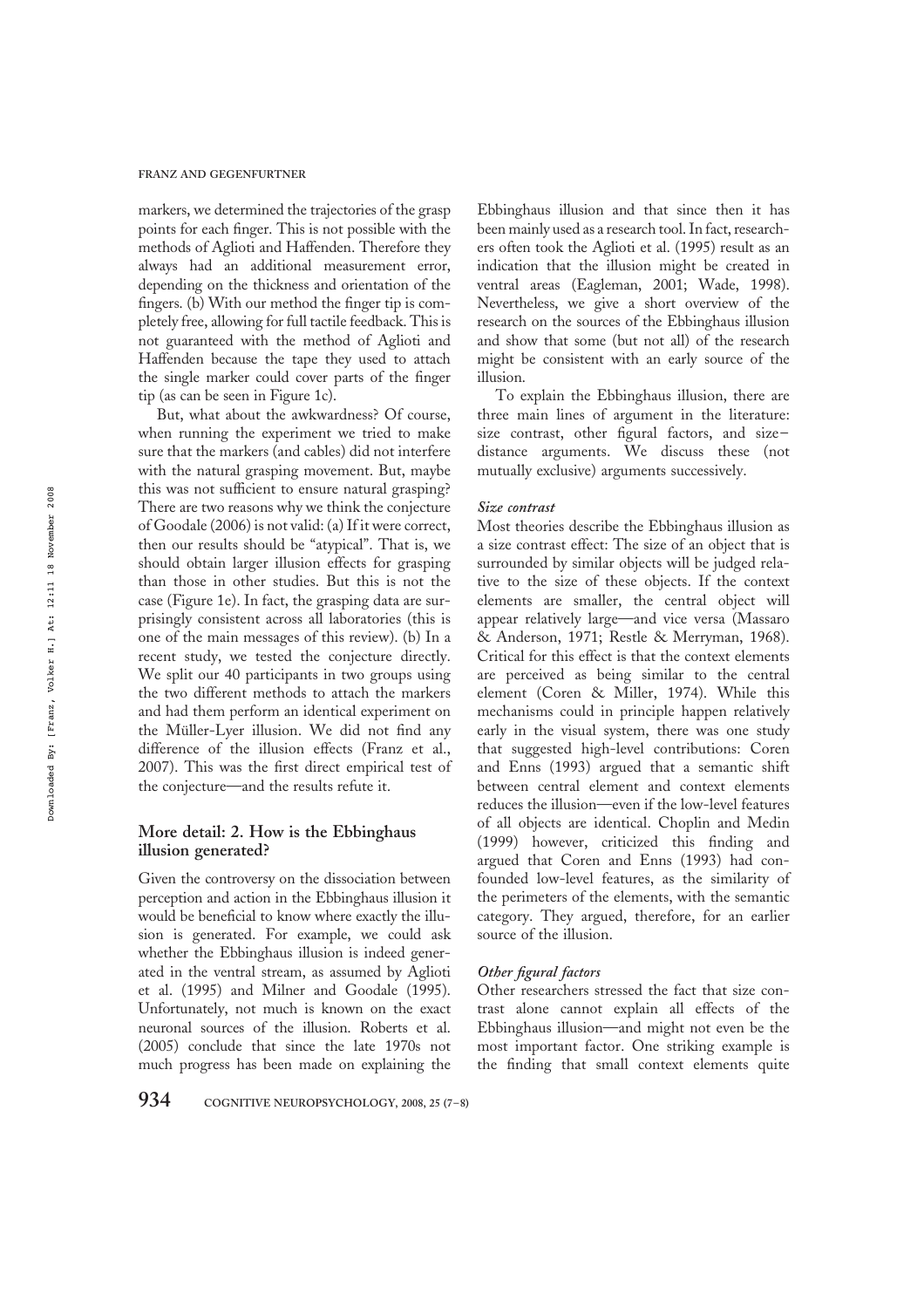often reduce the size of the central element in comparison to a central element without any context elements (Girgus et al., 1972; Roberts et al., 2005). Therefore, other factors had to be taken into account. For example, Weintraub and Schneck (1986) suggested four further factors in addition to size contrast: (a) contour attraction: If the context elements are close to the central element this will lead to an attraction effect, thereby leading to an increase of the perceived size of the central element; with increasing distance, this will revert to a decrease of perceived size (even for smaller context elements); this mechanism is typically assumed to relate the Delboeuf (Figure 2c) and the Ebbinghaus illusions (Girgus et al., 1972; Roberts et al., 2005; Weintraub & Schneck, 1986); (b) the orientation effect: Rotating the Ebbinghaus figure by  $45^\circ$ can change the perceived size of the central element; (c) cardinal-axes framing effect: The larger the overall extent of the Ebbinghaus figure in horizontal or vertical direction the smaller the judged size of the central element; (d) figural aftereffect: Aftereffects of the central elements can change the perceived size of the central element if eye movements are allowed. We do not want to discuss these factors in more detail here. For our purpose it is only important that all these factors are based on relatively basic object features and therefore could operate on a relatively early level of the visual system.

#### Size–distance arguments

The third approach to an explanation of the Ebbinghaus illusion is based on the idea of size constancy (Day, 1972; Gregory, 1963; Thiéry, 1896; but see Coren & Girgus, 1973, and McCready, 1985, for a critiques of this view). In its simplest form, the idea is that the small context elements are perceived as being relatively far away (because objects further away look smaller). This induces the corresponding central element to be perceived as being further away than if surrounded by large context elements. Because the central elements have the same retinal size the central element surrounded by small context elements is perceived as being larger

than if surrounded by large context elements (this is Emmert's law; Emmert, 1881; Holway & Boring, 1941). A similar explanation has been proposed for the Ponzo illusion: Here linear perspective leads to a difference in perceived distance and to the size illusion. Interestingly, Murray, Boyaci, and Kersten (2006) have shown that the effects of the Ponzo illusion seem to operate at a very early level. Using functional magnetic resonance imaging (fMRI) they showed that activity in the primary visual cortex (V1) is already dependent on perceived size of the object (and not on physical size), thereby opting for a very early generation of the Ponzo illusion. Further research might clarify whether this is also true for the Ebbinghaus illusion.

In summary, surprisingly little is known about the exact mechanisms and sources of the Ebbinghaus illusion. Some authors opt for a relatively early source of the illusion, while others suggest higher level contributions, partly based on the notion that only perception is affected by the illusion (which we are scrutinizing in this review). Note, also, that for our main argument (that grasping the Ebbinghaus illusion does not provide positive evidence for the perception-versus-action hypothesis) the exact source of the illusion is not as critical as for the argument of Milner and Goodale (1995). They have to assume that the illusion is generated in ventral areas, while all we are saying is that perception and grasping are similarly affected by the illusion—independent of where exactly the illusion is generated.

## More detail: 3. Other paradigms and illusions

Up to now, we kept our discussion as close as possible to the original reasoning and paradigm used by Aglioti et al. (1995). In this section we try to gain a wider perspective by taking into account studies using alternative experimental paradigms or other visual illusions.

## One-handed versus two-handed grasping

We have argued that for a "fair" comparison between perception and grasping we should use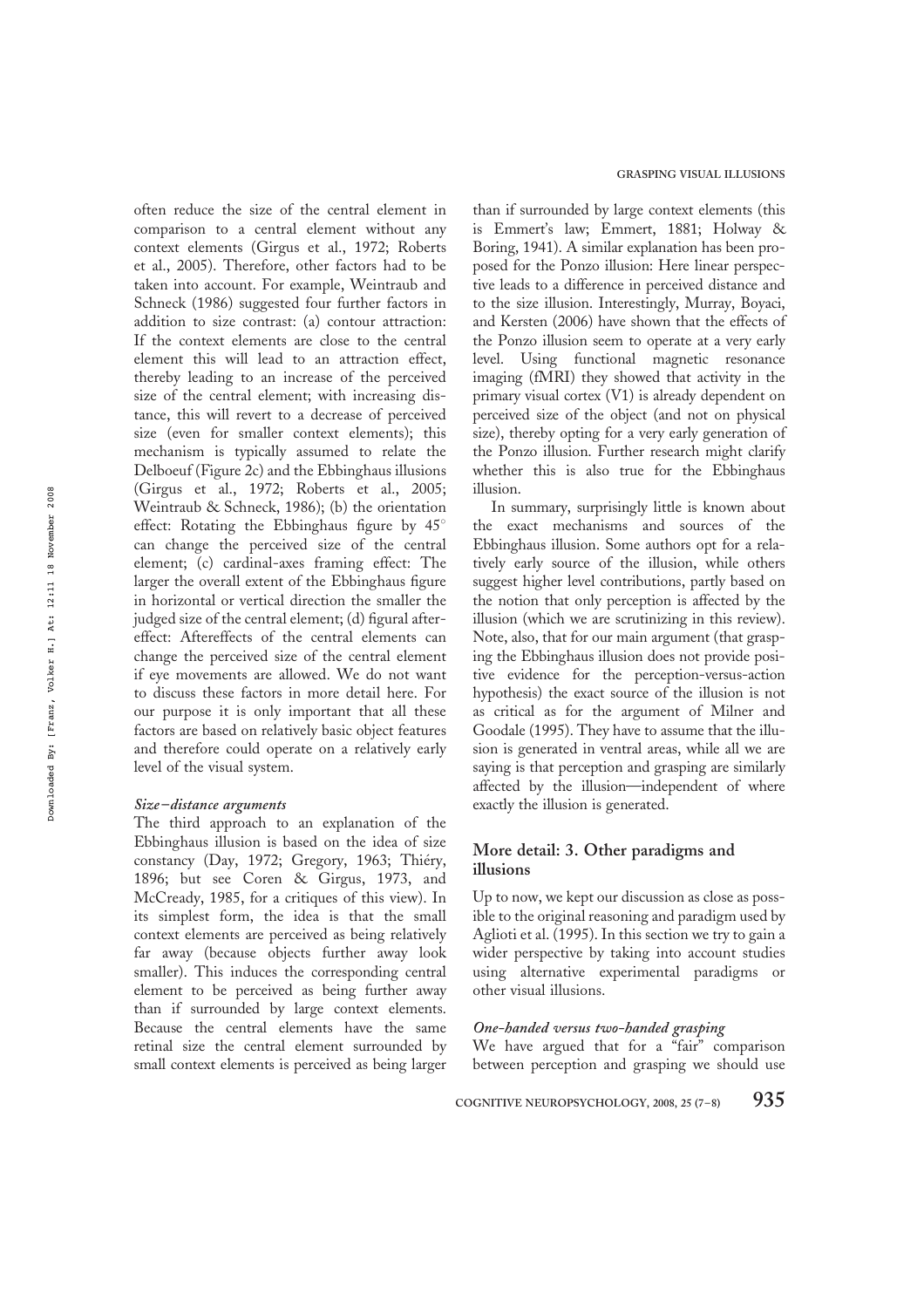separate comparisons in the Ebbinghaus illusion because the perceptual illusion effect in the direct comparison is selectively enlarged (section "Classic perception: Direct comparison or separate comparisons?"). Two studies (Dewar & Carey, 2006; Vishton & Fabre, 2003) tried to solve this problem by using an alternative paradigm: They used bimanual grasping, in an attempt to match the task demands of grasping to the direct comparison in perception (and thereby employing the larger illusion also for the test of grasping). We think that this is an interesting approach. However, we see conceptual as well as empirical problems, such that we think that currently no strong conclusion can be based on these studies. Future research might help to come to a clearer picture here.

Let us first sketch our conceptual caveats: (a) It is not clear that bimanual grasping really introduces task demands similar to the direct comparison in perception. In bimanual grasping participants might very well be judging the absolute sizes of the two central discs independently (such that we would be at the level of two separate comparison again—with the corresponding smaller illusion effect). This could, for example, be the case if participants sequentially programme left and right hand independently (and thereby always attending to only one of the elements at a time, see also the discussion in Carey, 2001; Dewar & Carey, 2006). (b) It should be ensured that the MGA of one hand responds to a variation of object size independently of the object size presented to the other hand. If, for example, due to computational limitations a "compromise" MGA were used for both hands, this might reduce an existing illusion effect. It might be possible to overcome this problem, though, because recent research on bimanual grasping has shown that it is possible to create conditions under which the MGAs of both hands respond quite independently to object size (Dohle, Ostermann, Hefter, & Freund, 2000; Jackson, Jackson, & Kritikos, 1999). This is, however, not always the case. If the two target object are perceptually unified to be part of a single object, then the MGAs become more similar across hands (Jackson,

German, & Peacock, 2002), such that some caution is necessary here.

Now, let us describe our empirical caveats, which led us to argue that currently we cannot draw strong conclusions from these two studies: Vishton and Fabre (2003) used bimanual grasping in the Ebbinghaus illusion. However, they got quite mixed results, which are very hard to interpret. In Experiment 1 they found the largest illusion effects on one-handed and two-handed grasping (significantly larger than the effect on all their perceptual measures). They did not find significant illusion effect in one-handed and twohanded manual estimation and also not in one of their classic perceptual tasks (metric judgement: Participants verbally judged the size of the central discs in millimetres). Only in the comparative judgement task (participants verbally judged the size of one disc relative to the other) did they find a significant illusion effect. This result (largest illusion effect in grasping, hardly any illusion effect in perception) is highly unusual and runs counter to all the other results that were reported in the literature. In Experiment 2, they hypothesized that grasping of the discs was too difficult (because they might have been too thin) and placed the central discs on little posts (4 mm high). Now, the illusion effect on grasping disappeared. In Experiment 3, they measured onehanded manual estimation with full vision of the hand during the task (while in Experiment 1 vision of the hand had been occluded during manual estimation). Now they obtained a similar illusion effect to that for grasping in Experiment 1. The authors interpret their data such that grasping is only affected by visual illusions if grasping is easy (as in Experiment 2 with the posts) and that there is only an illusion effect on manual estimation if vision of the hand is allowed (as in their Experiment 3). Both conclusions, however, contradict the existing literature: The difficulty of grasping in their Experiment 1 was comparable to that in all the other studies (they had used discs of 5-mm thickness, while, for example, Aglioti et al., 1995, Haffenden & Goodale, 1998, and Haffenden et al., 2001, had used discs of 3-mm thickness). Therefore, if their conclusion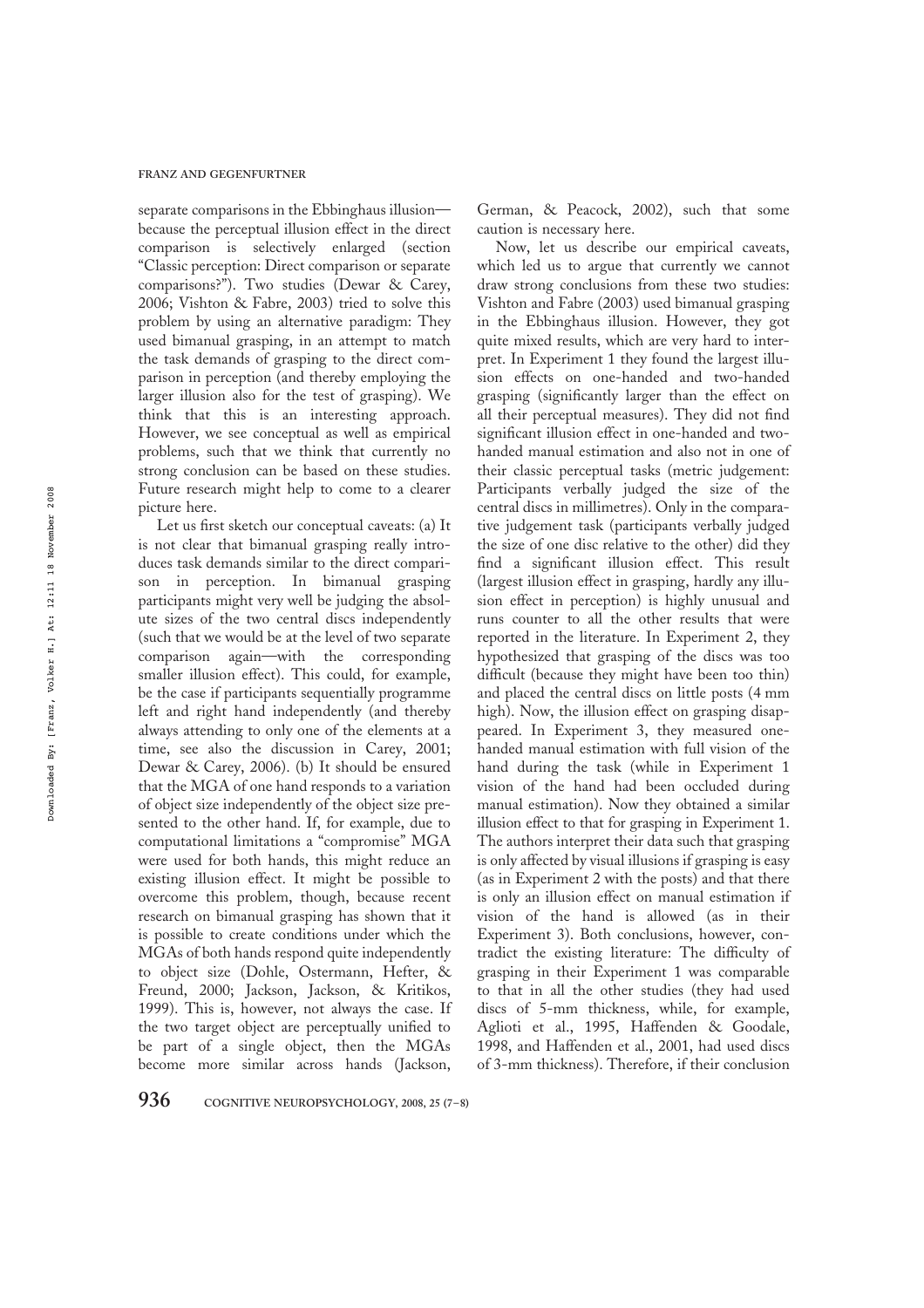were correct, all these other studies should have measured larger illusion effects on grasping than on their perceptual measures. This is clearly not the case. The second conclusion is also problematic, because manual estimation is typically performed without vision of the hand. For example, Haffenden and Goodale (1998) and Haffenden et al. (2001) did not allow vision of the hand during manual estimation. If their conclusions were correct, then all these studies should not have measured an effect of the illusion on manual estimation. Again, this is not the case.

We therefore think that this study is inconclusive and needs replication before we can draw strong conclusions from it. Reasons for the difficult-to-interpret results might be that all comparisons were performed between groups (for each task another group of participants was used), that a quite small number of repetitions were used per subjects (from each participant only 32 trials were analysed; Vishton & Fabre, p. 382), and that given this design the sample sizes were relatively low (for grasping and manual estimation,  $N = 10...16$ . All this might lead to quite variable results in grasping and manual estimation, which are difficult to interpret. Also, note that there is another problem with this study: Vishton and Fabre (2003) calculated the illusion effects in percentages in such a way that the illusion effect in grasping is systematically underestimated. We discuss this problem and possible remedies in "Appendix A: Why do researchers report illusion effects in millimetres instead of percentages?".

The second study on bimanual grasping is by Dewar and Carey (2006). The authors presented the fin-out and fin-in variants of the Müller-Lyer illusion concurrently and had participants either grasp with both hands or perform the manual estimation task. They found illusion effects on manual estimation but not on grasping. This was true even after they calculated corrected illusion effects (as suggested by us, cf. "Classic perception or manual estimation?"). This result would be in line with the perception-versus-action hypothesis.

However, this study has a serious limitation: Grasping is performed under full vision of stimuli and hand. This makes a big difference for

the Müller-Lyer illusion: If participants see their hand during grasping, the illusion is largely reduced. This might be due to visual feedback mechanisms. In a recent study (Franz et al., 2007), we tested this in detail: We had participants grasp the Müller-Lyer figure and varied the amount of visual feedback. The illusion effect on grasping strongly depended on the availability of visual feedback: With full vision of the hand during grasping, the motor illusion was very small. If vision was available for one third and two thirds of the grasping movement the illusion increased. If grasping was performed open loop (i.e., vision was available only until movement initiation), then the motor illusion was of the same size as the perceptual illusion. This replicated and extended earlier studies. For example, Westwood et al. (2001) also found a relatively small motor illusion under full-vision conditions, but a much larger in an open-loop condition.

Already Post and Welch (1996) have argued that a dissociation between perception and action can only be convincingly shown under open-loop conditions, because the availability of visual feedback can lead to online corrections (Woodworth, 1899). These online corrections will selectively reduce the measured illusion in grasping, but not in perception. Note, that proponents of the perception-versus-action hypothesis also agree with this analysis (e.g., Haffenden & Goodale, 1998). Therefore, the study of Dewar and Carey (2006) is not conclusive as evidence for a perceptionversus-action dissociation. The same is true for an earlier study by Otto-de Haart et al. (1999) who used a similar design with unimanual grasping in the Müller-Lyer illusion and found larger illusion effects on perception than on grasping under full-vision conditions.

In short, bimanual grasping poses methodological and conceptual problems. While it might be possible to overcome these problems, the two existing studies on bimanual grasping are inconclusive: Vishton and Fabre (2003) obtained highly unusual results that are very difficult to interpret, and Dewar and Carey (2006) used a full-vision condition that selectively reduces the Müller-Lyer illusion in grasping (probably due to feedback).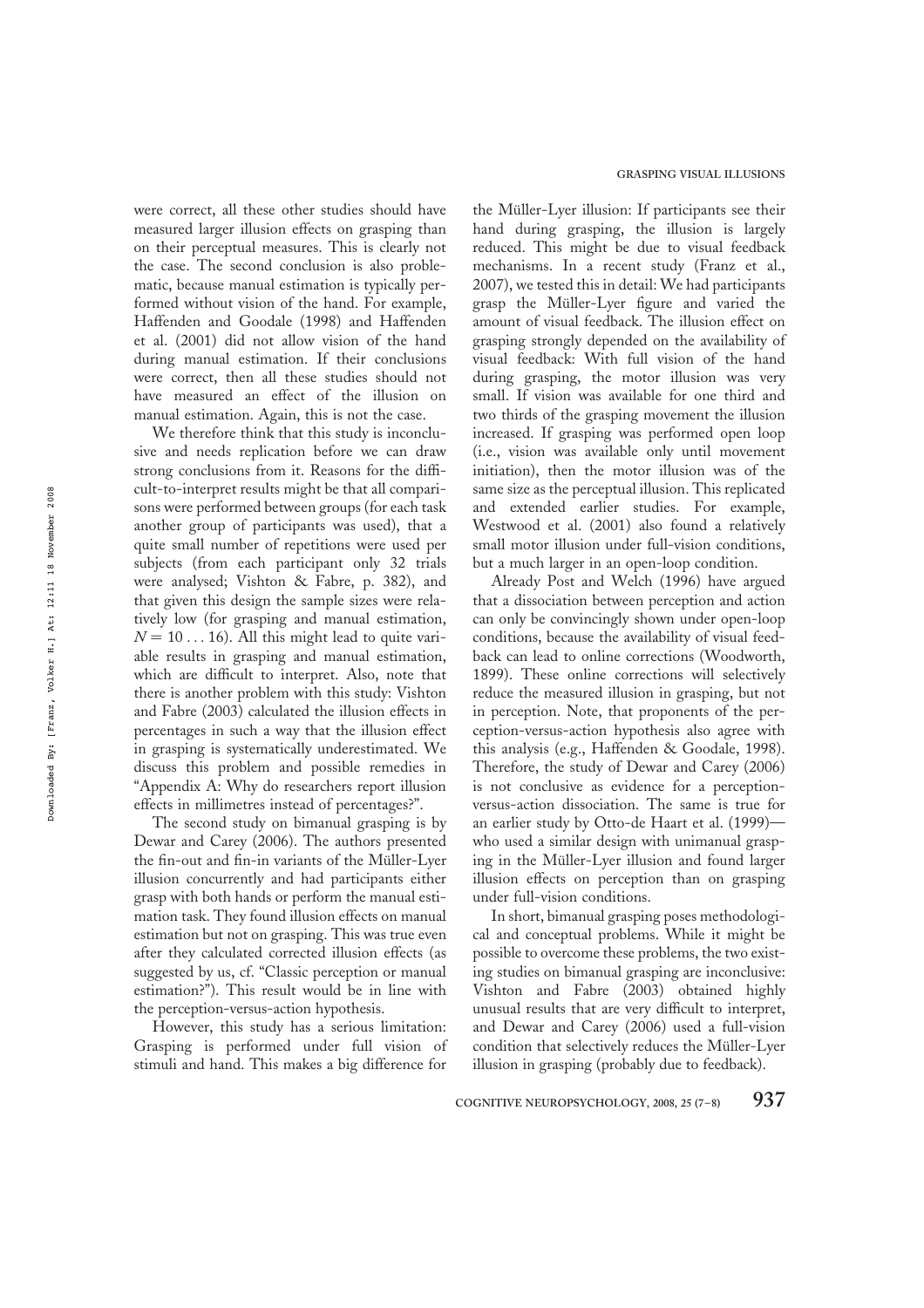#### FRANZ AND GEGENFURTNER

#### Left-handed versus right-handed grasping

A recent study (Gonzalez et al., 2006a) compared left-handed grasping with right-handed grasping in the Ebbinghaus and Ponzo illusions. The authors found strong illusion effects if participants used their left hand for grasping, while the effects on right-handed grasping were smaller and in most conditions not significant. This was true independent of whether participants were rightor left-handers. The authors conclude from this that the dorsal vision-for-action system is located in the left hemisphere and that therefore only the right hand has access to the veridical size estimate in the vision-for-action system, while the left hand has to rely on ventral information.

The finding that the left hand is so much more susceptible to the illusions is, of course, quite surprising and interesting.<sup>1</sup> At the moment we do not have a good explanation for this and therefore are eager to see whether this finding can be replicated. Note, however, that other studies do not give indications for such a dissociation between left and right hand: The bimanual study of Dewar and Carey (2006), which we discussed above, did not find any difference in the illusion effects between left and right hand (they even pooled the data of left and right hand because they were so similar, p. 1505). A study by Radoeva et al. (2005), which also investigated the Müller-Lyer illusion in patients, did also find no difference between left- and right-hand illusion effects in grasping in their healthy control group (only this group performed both types of grasp). So, we tend to wait for further empirical evidence of this effect before drawing strong conclusions from it. Note also that the conclusion, that the dorsal visionfor-action system is located in the left hemisphere (independent of whether the person is left or right–handed), has been criticized as being implausible on other grounds (Derakhshan, 2006; see also the reply by Gonzalez, Goodale, and Ganel, 2006b, in which they state that their

proposal is an "admittedly tentative idea", p. 3557). If the proposal is correct then the left hand would not be able to benefit from all the evolutionary advantages of the dorsal vision-foraction system (fast, accurate, metrically accurate) that have been proposed by Milner and Goodale (1995). This serious disadvantage of the left hand would even affect the dominant left hand of left-handers.

#### Other illusions

A number of studies on other illusions (Franz et al., 2001; Vishton et al., 1999) and other motor responses (Mon-Williams & Bull, 2000; Post & Welch, 1996; van Donkelaar, 1999) also came to the conclusion that perception and action are affected in a similar way. As can be expected, other authors came to different conclusions (e.g., Brenner & Smeets, 1996; Hu & Goodale, 2000; Jackson & Shaw, 2000; Stöttinger & Perner, 2006; Westwood & Goodale, 2003), some of which support the perception-versus-action hypothesis and others of which do not and suggest different interpretations. However, all these other illusions were not as systematically investigated as the Ebbinghaus illusion. Therefore, we concentrated in our review on the Ebbinghaus illusion—as the standard example for such a dissociation. We showed in our review that there are some methodological subtleties involved when performing a comparison between perception and action and think that it would be beneficial to transform our arguments also to the evaluation of other studies. For example, studies using manual estimation as a perceptual measure for the illusion typically did not correct for the different slopes of the response functions. Without this correction, however, the comparison between manual estimation and grasping or other dependent measures is not meaningful. Similarly, our argument regarding

<sup>&</sup>lt;sup>1</sup> The other finding—namely that the influences of the illusion on the right hand were not significant in most of the illusion conditions—does not seem very surprising to us, given that for grasping a relatively small number of repetitions were run (each participant performed only 16 illusion grasps with each hand), and that this was not compensated by a large sample size (in each group there were 13 participants).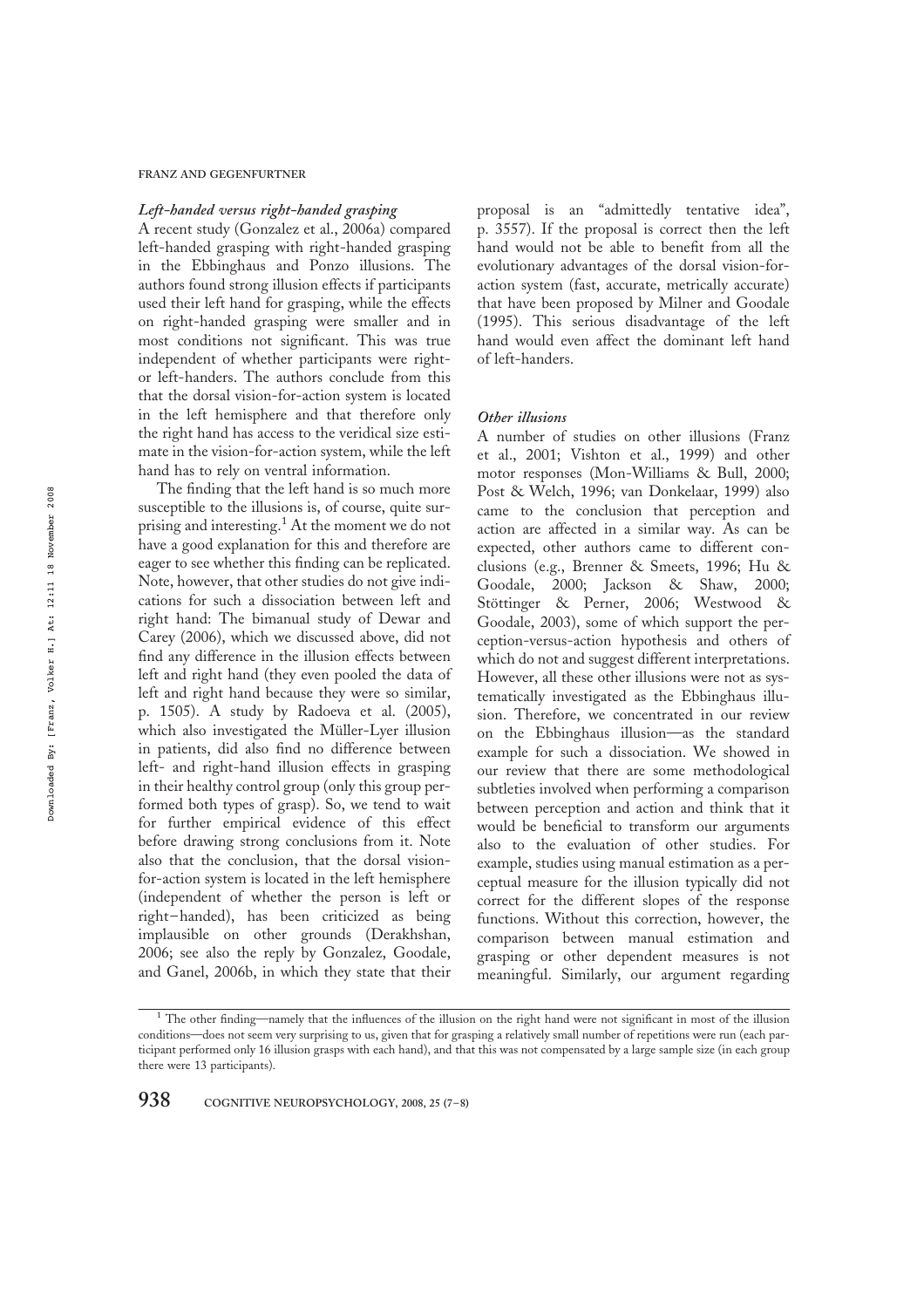direct and separate comparisons are relevant for the evaluation of studies on other illusions.

For example, the study of Brenner and Smeets (1996) used the Aglioti paradigm with a direct comparison to investigate the Ponzo illusion. They found a smaller influence of the illusion on MGA in grasping (0.3 mm) than on perception (0.8 mm; although they did not test whether this difference is significant, see also "Appendix B: The significant/not-significant-as-difference fallacy"). However, this difference could be due to the same mismatch in task demands that we found for the Ebbinghaus illusion: Brenner and Smeets (1996) measured perception using a direct comparison where participants compared two objects both being subjected to the illusion at the same time, while participants successively grasped always only one or the other of the objects. Therefore, their estimate for the perceptual illusion was probably an overestimate. This could also explain why the influence on grasping was not significant in this study—the sample size of 8 participants was very small to capture an effect on MGA smaller than 0.8 mm. This criticism also applies to the replication of Jackson and Shaw (2000).

Note that this criticism is, however, not a serious problem for the main conclusion of these studies. Their focus was not on a comparison of the illusion effects on perception and MGA (this can be seen by the fact that Jackson and Shaw, 2000, did not even report the size of the perceptual illusion, and Brenner and Smeets, 1996, only reported details of the perceptual task in a footnote). The main focus of these studies was on the question whether grip force was affected by the illusion at all—which it was. Brenner and Smeets (1996) count this as evidence against the perception-versus-action hypothesis because it shows an effect of the illusion on action (and explain the supposed lack of illusion effects on MGA with their grasp model which assumes that MGA does not respond to object size, but to the position of grasp points (see our discussion below). Jackson and Shaw (2000) interpret the illusion effects on grip force as an indication of crosstalk between the vision-for-action and vision-for-perception systems.

The effects of temporal delay on the motor illusion It has been reported repeatedly that the effects of visual illusions on motor behaviour increase if a delay is introduced between stimulus presentation and execution of the movement (e.g., Bridgeman, Peery, & Anand, 1997; Gentilucci, Chieffi, Daprati, Saetti, & Toni, 1996; Hu & Goodale, 2000; Westwood & Goodale, 2003; Westwood et al., 2001). In Milner and Goodale's (1995) framework this is interpreted as an increasing influence of the vision-for-perception system (because the vision-for-action system is assumed to have too short a memory).

However, recently it has been shown that for one classic example, the induced Roelofs effect with pointing movements and saccades (Figure 2e; Bridgeman et al., 1997), this increase can be better explained by a common representation model (Dassonville & Bala, 2004b; Dassonville, Bridgeman, Bala, Thiem, & Sampanes, 2004; see also the discussion below in the section "Bridgeman: Cognitive versus sensorimotor maps"). Therefore, it will be an interesting question whether an explanation based on a common representation of object size in perception and action can also be found for reports of increasing illusion effects after a delay in grasping. A full discussion of this topic would go beyond the scope of this article (in fact, it would require another review of similar length as this review). However, we want to sketch some thoughts on this topic here.

For grasping, a first and very prominent study was conducted by Hu and Goodale (2000). Participants grasped a block, which was accompanied by a second block that was either smaller or larger than the target block. This second block induced a size contrast effect (as measured by manual estimation in their Experiment 3). Hu and Goodale found in two experiments that the illusion effects on grasping in the no-delay condition (grasping was performed open loop immediately after presentation of the stimuli) were not different from zero, while after a 5-s delay the illusion effects were significantly different from zero. Hu and Goodale concluded from this pattern of results that the illusion effect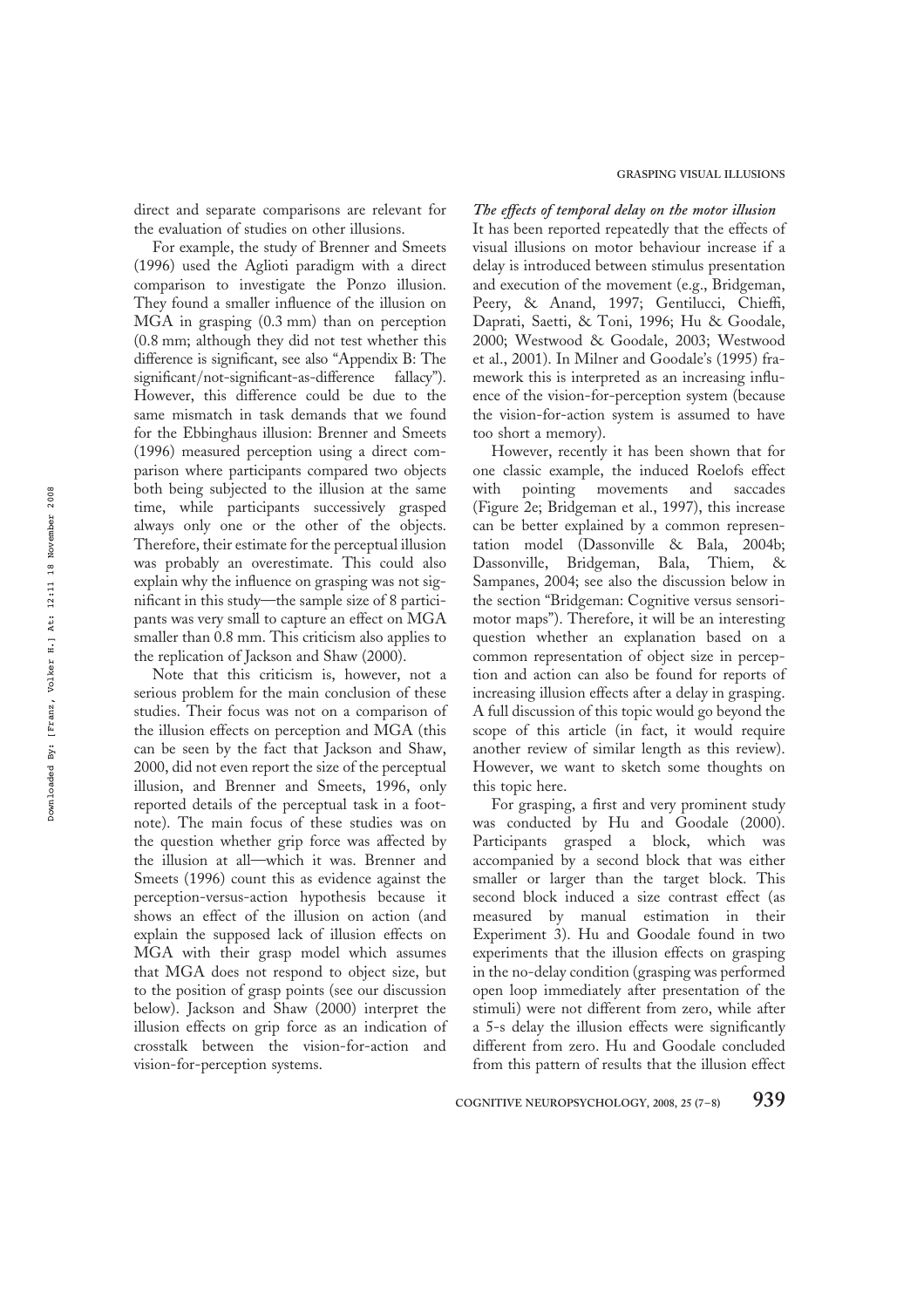in grasping increased due to the delay. However, this inference is not correct. To come to this conclusion, they would have to test the difference between the illusion effects in the no-delay and the delay conditions. We calculated this test from their published data and found that the difference was not significant in both experiments ( $p = .42$  and  $p = .10$  for Experiments 1 and 2, respectively; see "Appendix B: The significant/ not-significant-as-difference fallacy"). In consequence, we see a serious problem for the interpretation of this study and think that it cannot be counted as strong evidence for an increasing illusion effect after a delay.

We recently also started to conduct experiments on this topic (Franz et al., 2007), employing grasping and the Müller-Lyer illusion (which is the "typical" illusion in research on temporal delay; e.g., Gentilucci et al., 1996; Westwood et al., 2001). We were able to replicate the basic effect: The illusion exerted a larger effect on grasping if a delay of 5 s was introduced as compared to grasping under full vision. However, we showed that this increase was due to the availability of visual feedback: When we successively reduced the amount of visual feedback available during execution of the movement, the motor illusion increased until in the open-loop condition (vision of hand and stimuli was suppressed as soon as the movement had started) the illusion was at the level of the perceptual illusion. Introducing an additional delay of 5 s did not change the illusion any more, thereby providing evidence against the notions that the illusion does not affect open-loop grasping and that there is a increase of the illusion after a delay due to a shift from dorsal to ventral control of the movement. Interestingly, our findings fit very well to the results of Westwood et al. (2001): They also found an increase of the Müller-Lyer illusion in grasping between their full-vision and open-loop conditions. Introducing an additional delay of up to 2 s did not change the motor illusion any more.

In short, we did not intend to exhaustively discuss the issue of temporal delay and motor effects of visual illusions here. However, we hope to have shown that the issue of temporal delay is not settled yet. It might well be that further research shows that for the effects of temporal delay on motor illusions similar, simple explanations can be found, as we proposed above for the case of the Müller-Lyer illusion (Franz et al., 2007).

#### More detail: 4. Alternative theoretical accounts

In this section we sketch some alternative theoretical accounts (other than the perception-versusaction hypothesis) that have been proposed.

#### Bridgeman: Cognitive versus sensorimotor maps

The perception-versus-action distinction of Goodale and Milner (1992; Milner & Goodale, 1995) is similar to Bridgeman's earlier distinction of cognitive versus sensorimotor maps (Bridgeman, Kirch, & Sperling, 1981; Bridgeman et al., 1997). For a long time, the evidence for this model seemed quite unequivocal: Certain visual illusions that affected the perceived position of an object did not affect pointing movements to these same locations. The strongest findings were obtained with the induced Roelofs effect (Figure 2e; Bridgeman et al., 1997): While perception of the target object is deceived by a surrounding frame that is offset to one side, pointing movements to the same target were accurate. Therefore, Bridgeman suggested that there are two separate spatial maps, one for perception and one for action, thereby also suggesting that perception is prone to the illusion while actions seemed immune.

However, recent evidence by Dassonville, Bridgeman, and coworkers (Dassonville & Bala, 2004a, 2004b; Dassonville et al., 2004) suggests that these findings are caused by a frame-induced distortion of the observers' apparent midline. They showed that actions guided to targets within the distorted reference frame are accurate because errors of target localization cancel the errors of motor guidance. For perception, on the other side, these errors will not cancel such that the illusion only seems to affect perception and not action. These findings therefore provide a simple explanation for the apparent dissociation between perception and action without having to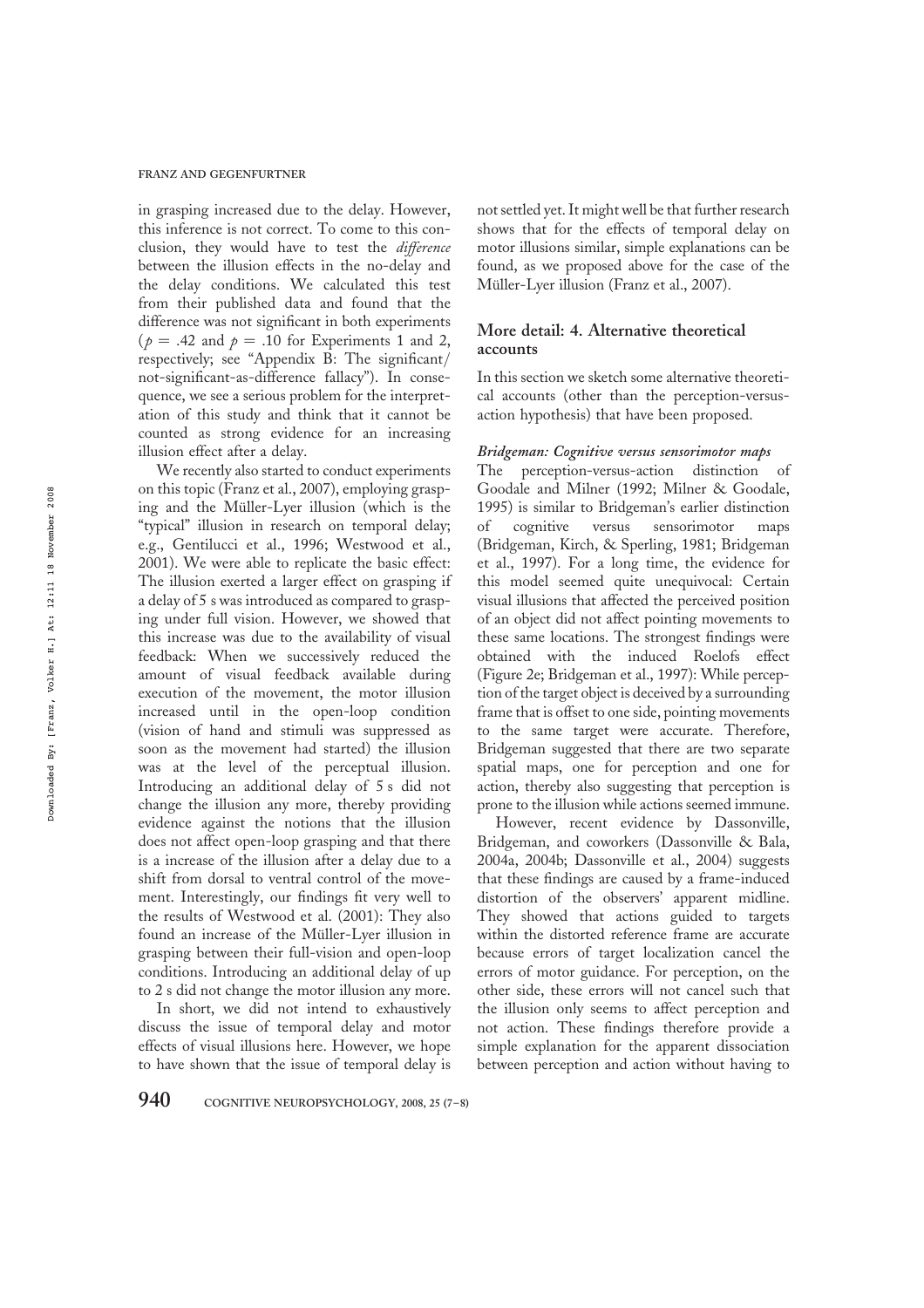assume separate neural systems for perception and action. Instead, their explanation also assumes a common representation of space, thereby corroborating our results regarding the Ebbinghaus illusion (see also the discussion in Smeets & Brenner, 2006).

#### Glover and Dixon: Planning-control model

Glover and Dixon (2002; see also Glover, 2002, 2004) argued that it is possible to find dissociations between perception and action over the time course of grasp movements. They suggested that early parts of a movement are controlled by the ventral cortical stream (and are therefore deceived by contextual illusions) while late parts are controlled by the dorsal stream (and are therefore not deceived by contextual illusions). We (Franz, 2003b, 2004; Franz et al., 2005) replicated one of their studies (Glover & Dixon, 2002) on the Ebbinghaus illusion and showed that these dynamic illusion effects are likely due to artefacts that were caused by inclusion in the analysis of data points at which the hand already touched the target object. This reduced the illusion effect in late phases of the movements. After exclusion of these contaminated parts of the trajectories we found that the illusion effects were remarkably constant over time.

This is consistent with a number of other studies that also came to similar negative evaluation of Glover and Dixon's (2002) model, using a number of different paradigms (Handlovsky, Hansen, Lee, & Elliott, 2004; Heath, Rival, & Binsted, 2004; Heath, Rival, Neely, & Krigolson, 2006; Heath, Rival, Westwood, & Neely, 2005; Mendoza, Elliott, Meegan, Lyons, & Welsh, 2006; Mendoza, Hansen, Glazebrook, Keetch, & Elliott, 2005). Note that Glover and Dixon's model is also at odds with the perception-versusaction model of Milner and Goodale (Goodale & Milner, 2004), such that, logically, at least one of the models must be wrong.

# Brenner and Smeets: Grasping is not guided by object size

Some researchers questioned whether the Aglioti paradigm could be used at all as positive evidence for the perception-versus-action hypothesis even if a clear dissociation between perception and action were found in this paradigm.

Smeets and Brenner (2006) argue that the Aglioti et al. (1995) study and its interpretation in terms of the perception-versus-action hypothesis rest on the assumption that the perceptual measure and MGA in grasping are both measures of object size. Otherwise it would not make sense to compare these measures. Smeets, Brenner, and colleagues raised concerns against this assumption—and therefore questioned whether studies on visual illusion that use the MGA can tell us anything about a potential perception–action dissociation at all. Consequently, they argue that "whether an illusion influences the execution of a task will therefore depend on which spatial attributes are used rather than on whether the task is perceptual or motor" (Smeets, Brenner, Grave, & Cujpers, 2002; p. 135).

In general, we agree with their main conclusion that the task demands affect which spatial attributes are used. However, we differ with respect to the interpretation of the MGA: We think that even if the basic assumption of Aglioti et al. (1995) is correct—namely that MGA is a measure of object size—the empirical evidence votes against a perception–action dissociation.

Let us sketch why Smeets, Brenner, and colleagues argue against the use of MGA as a measure of object size: Smeets et al. (2002) argue that attributes of objects, such as colour, shape, size, or orientation are often physically related, but do not need to be always perceived consistently. For example, the perceived orientation of a bar might be inconsistent with the perceived location of its end-points. A classic example is the Müller-Lyer illusion in which the fins change the perceived length of the shaft, but not the perceived position of the end-points of the shaft (Gillam & Chambers, 1985; Mack, Heuer, Villardi, & Chambers, 1985). In addition, Smeets and Brenner (1999) proposed a new model for grasping that is different from earlier models (e.g., Jeannerod, 1981) and assumes that in grasping we move index finger and thumb independently to different positions. In consequence,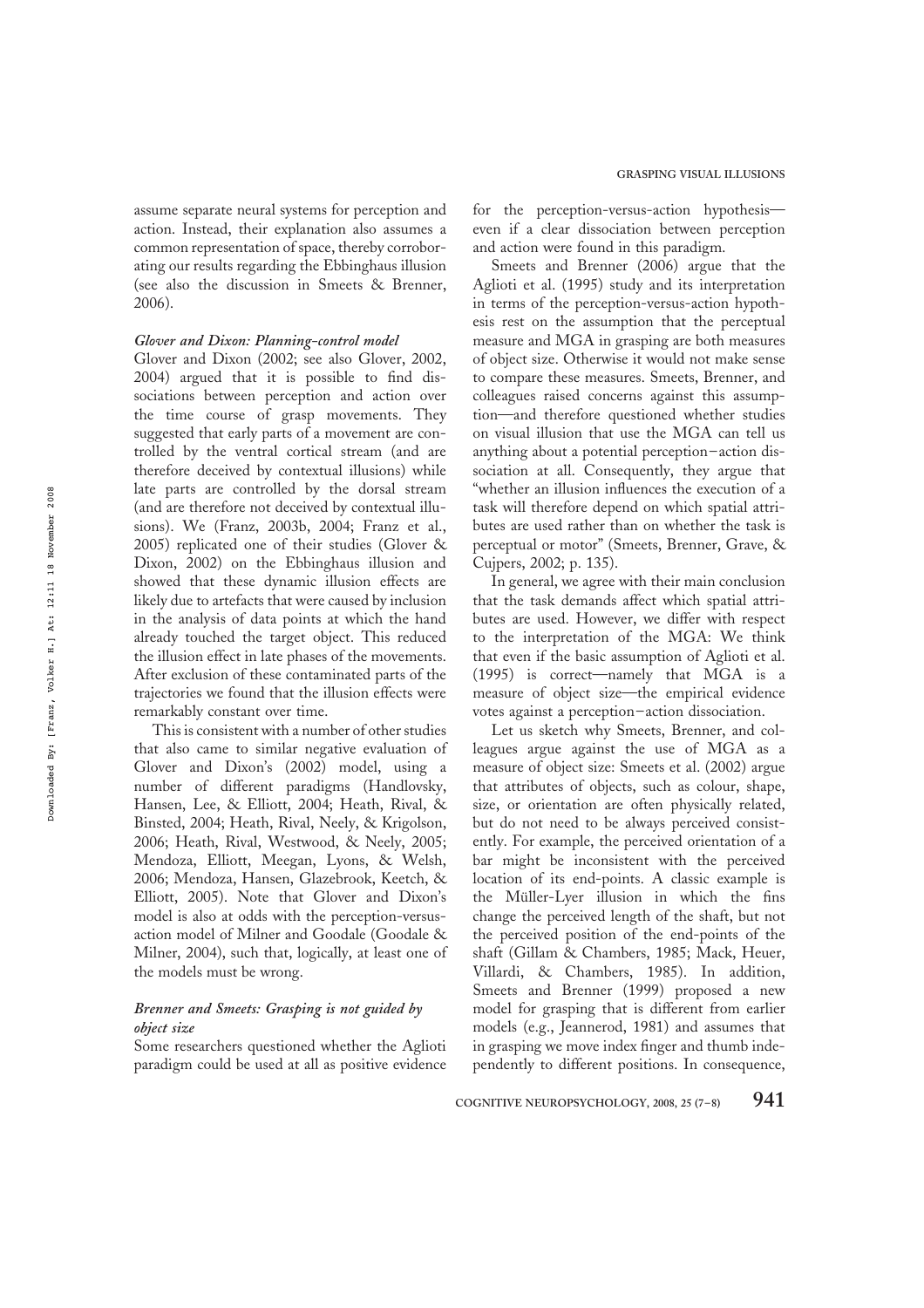they interpret the fact that MGA depends linearly on object size (Jeannerod, 1986) as not indicating that MGA is determined by object size, but by the position of the grasp points. Now, if we assume that the Ebbinghaus illusion changes only the size estimate of the object (but not the positions of the grasp points), then it would be no surprise if grasping were less affected by this illusion than was perception.

Smeets, Brenner, and colleagues performed a number of studies to test this notion. For example, Brenner and Smeets (1996) measured lift force in the Ponzo illusion as a dependent measure that might be better suited to measure size information in grasping than MGA—and indeed found illusion effects on lift force. In consequence, they conclude that Aglioti et al. (1995) simply used with MGA the wrong measure. Had they used a motor measure that takes into account the size of the object appropriately, they would have found illusion effects on the motor system (see also the discussion of this study above).

In another study, de Grave, Biegstraaten, Smeets, and Brenner (2005) used the Ebbinghaus illusion with four context elements and rotated the context elements by 45 degrees. For both orientations of the context elements they found similar, significant effects of the illusion on MGA. In addition they found a small but significant effect on the orientation of the hand:The hand orientation at MGA changed by approximately 1 degree in response to the 45-degree rotation of the context elements. They conclude that the Ebbinghaus illusion can influence grasping parameters that are not related to size perception. Since the MGA is not necessarily independent of such influences, the magnitude of the illusory effects on perception and MGA need not be identical—and we should be cautious in attributing apparent differences (or similarities) between perception and grasping to a perception–action dissociation (p. 64).

However, we are not convinced by the argument of de Grave et al. (2005), because it is well known that MGA depends not only on object size alone. For example, if we changed the speed of the movement or the distance between grasp object and participant or a lot of other parameters, all this will affect MGA. Therefore it seems not very surprising that rotating the context elements has some effect on the grasp trajectory. (Note, however, that rotating the context elements did not even affect the MGA; cf. Figure 5c of de Grave et al., 2005. There was only a small effect on the orientation of the hand at the time of MGA.) The critical question is what happens if we keep all these other parameters constant, whether then MGA responds to object size. And this seems to be the case.

Another, recent study (Gilster, Kuhtz-Buschbeck, Wiesner, & Ferstl, 2006) came to a similar view as Brenner, Smeets, and colleagues on the appropriateness of comparisons between the effects of the Ebbinghaus illusion on perception and on MGA in grasping. Gilster et al. (2006) investigated the Ebbinghaus illusion in grasping in a similar way as the example studies, but added a neutral condition without context elements. Again, they found effects of the illusion on grasping: MGA was larger with small context elements than with large context elements. However, in the neutral condition MGA was larger than in the condition with small context elements. Gilster et al. (2006) concluded from this that the presence of the context elements leads to a general reduction in MGA and that this "reduction-effect" might also reduce potential effects of visual illusions on grasping. Therefore, they argue that larger effects of the Ebbinghaus illusion on perception than on grasping cannot be unambiguously interpreted in favour of the perception-versus-action hypothesis.<sup>2</sup>

<sup>&</sup>lt;sup>2</sup> One might be tempted to interpret the results of Gilster et al. (2006) as evidence for the large-gap-small-grasp mechanism (Haffenden & Goodale, 2000; Haffenden et al., 2001). However, Haffenden and Goodale assume that participants grasp relatively large in the small–near figure because they somehow embrace the entire Ebbinghaus figure. But if that is the case, then they should grasp smaller in the neutral condition because the context elements are removed. This is the opposite of the reduction effect reported by Gilster et al. (2006).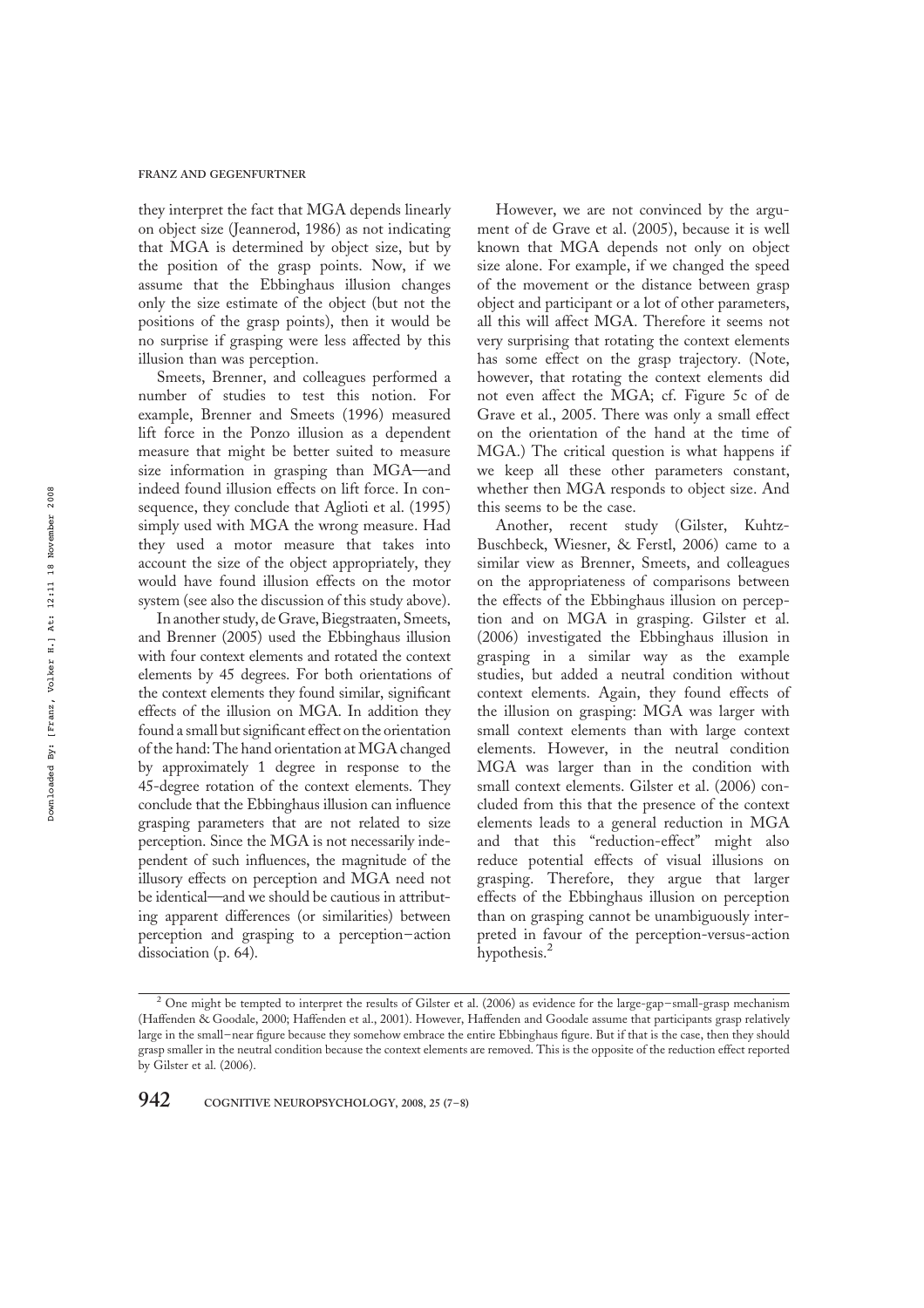We think, however, that this conclusion might be premature. Even in perception the neutral condition without context circles can lead to a larger perceived size than does the condition with small context circles (e.g., Girgus et al., 1972; Roberts et al., 2005). Unfortunately, a quantitative comparison between perceptual and motor effects of the illusion is missing in the study of Gilster et al. (2006), such that we do not know whether there are really important differences between the perceptual and motor effects of the illusion in this study. Also, Pavani et al. (1999) used another neutral condition in which context elements of equal size as the central element were used and showed that relative to this neutral condition, the effects of the illusion on perception and grasping were again very similar.

In short, we think the notion that we have to consider carefully which spatial attributes are used during the perceptual or motor tasks is very important and worthwhile. Smeets, Brenner, and colleagues use this idea together with their specific grasp model to argue that even if certain visual illusion affected MGA less than perception this would not constitute evidence for the perception–action model. We took a different research strategy: We first wanted to clarify whether certain visual illusions (such as the Ebbinghaus illusion) do indeed affect MGA less than perception. And, in our view, this does not seem to be the case.

#### GENERAL DISCUSSION

We argued that the grasp data on the Ebbinghaus illusion are surprisingly consistent. The perceptual data are not as consistent. However, if we use such standard precautions as taking into account the slope of the measures' response functions and making sure that all tasks are appropriately matched, then we can explain the differences between classic perceptual measures, manual estimation, and grasping. In consequence, we find that all these measures are similarly affected by the Ebbinghaus illusion.

This leads to a simple, parsimonious interpretation of the data: The Ebbinghaus illusion

deceives a common representation of object size. This representation is used by perception and by the action system. For us, as scientists, this should be good news: We have consistent data, and we have a simple, parsimonious interpretation.

However, this conclusion is at odds with the notion that grasping visual illusions provides strong, positive evidence for the perceptionversus-action hypothesis of Goodale and Milner (1992; Milner & Goodale, 1995). Let us first illustrate that these findings have indeed been counted as strong, positive evidence for the theory: For example, Haffenden and Goodale (1998) wrote with respect to their findings on the Ebbinghaus illusion: "The results of the present experiment provide strong support for the idea that the visual mechanisms underlying perception are distinct from those underlying the control of skilled actions" (p. 129). Similarly, Plodowski and Jackson (2001) judged with respect to the Haffenden et al. (2001) study on the Ebbinghaus illusion: "Goodale and colleagues have obtained compelling new evidence in support of their proposed dichotomy between visual processing for perception and motor control" (p. R304). Clearly, if strong, compelling evidence for a theory turns out to be problematic, then our believe in this theory should somehow be affected.

We are not claiming that our findings necessarily disprove the perception-versus-action hypothesis. In fact, we could easily reconcile the perception-versus-action hypothesis with our findings in three simple ways (cf. Franz et al., 2001): (a) The Ebbinghaus illusion could be created in each of the systems redundantly—and happen to be of exactly the same size in the two systems. We call this the "redundant illusion hypothesis" in the following. (b) We could assume that there is strong crosstalk between the two systems, which contaminates the veridical size estimate in the action system so strongly that grasping is as much deceived by the illusion as is perception. We call this the "strong crosstalk hypothesis". (c) We could assume that the Ebbinghaus illusion is created relatively early, before the dorsal and ventral streams separate. We call this the "early illusion hypothesis".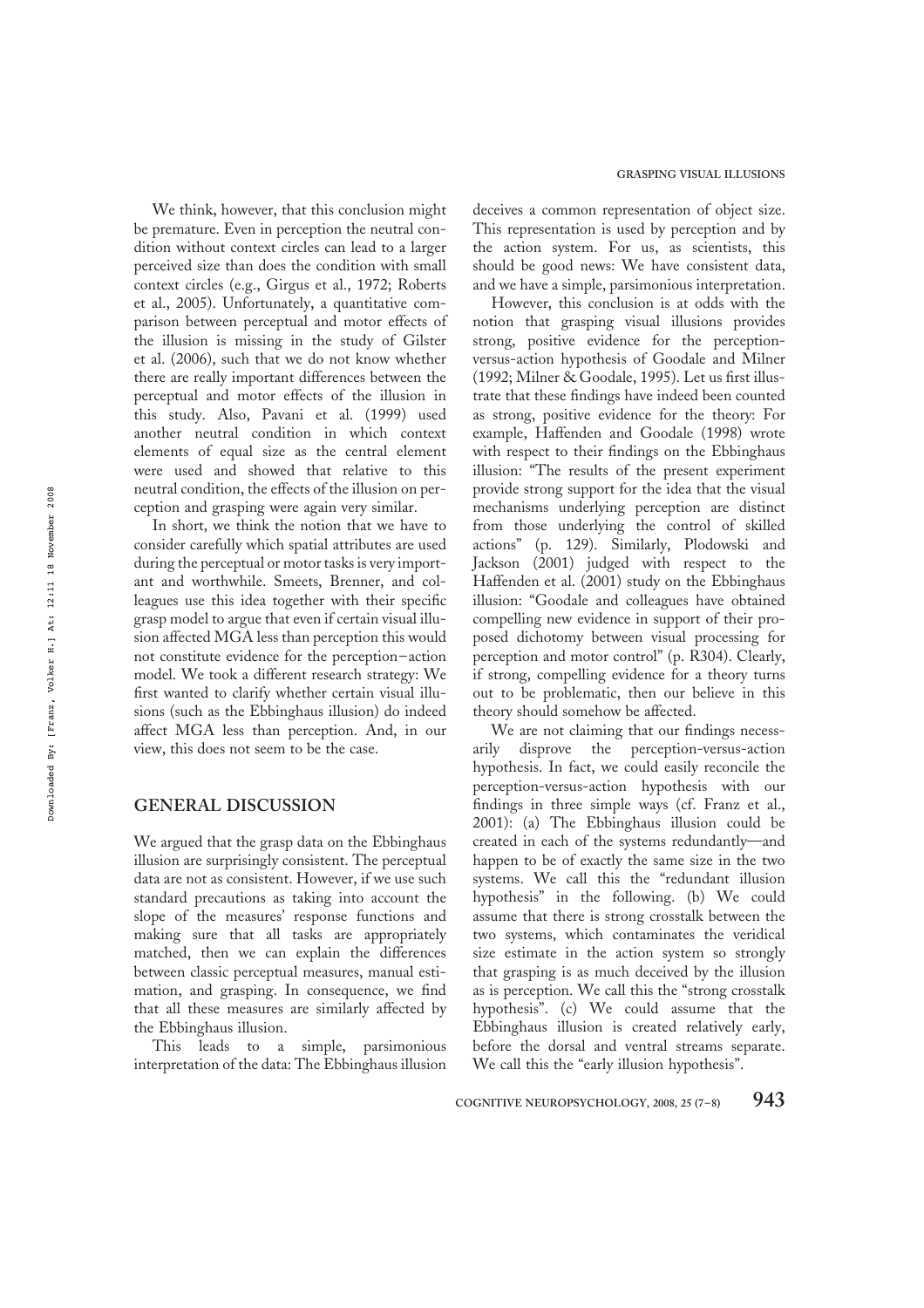How plausible are these hypotheses? The redundant illusion hypothesis and the strong crosstalk hypothesis both are scientifically problematic because they simply increase the number of entities and are therefore not parsimonious. As long as we do not have other, independent evidence that indicates that such entities exist (i.e., that the illusion is created twice in parallel, or that the action system calculates the veridical size but that this is then overwritten by crosstalk from the perceptual system), these hypotheses are simply post hoc explanations, and we do not see much value in them. Note, however, that this does not mean that these hypotheses are necessarily wrong or worthless. It could well be that some new findings indicate that indeed one of these two hypotheses is close to the truth.

The early illusion hypothesis, on the other side, could be an interesting possibility, and it is quite surprising that the proponents of the perceptionversus-action hypothesis seem to be opposing this possibility. Milner and Dyde (2003) discuss this possibility for other visual illusions, but dismiss it for the Ebbinghaus illusion. Our discussion above on the mechanisms of the Ebbinghaus illusion (see: "More detail: 2. How is the Ebbinghaus illusion generated?") shows that currently not much is know on the exact sources of the Ebbinghaus illusion. Clarifying this question will be a task for future research.

However, all three hypotheses can only reconcile the perception-versus-action hypothesis with our finding of similar illusion effects for perception and action. If we accept one of these hypotheses, then grasping visual illusions cannot provide strong, positive evidence for the perception-versus-action hypothesis any more. In consequence, it is also possible that the perception-versus-action hypothesis is simply wrong and should be rejected. This will depend on the strength of the other, independent evidence that has been put forward in support of the perception-versus-action hypothesis. A full evaluation would go far beyond the scope of this article. Note, however, that other evidence that has traditionally been counted as strongly supporting the perception-versus-action

hypothesis also turned out to be problematic. For example, the classic distinction of cognitive versus sensorimotor maps (Bridgeman et al., 1981, 1997) has been challenged (see our discussion above). Similarly, Schenk (2006) questioned whether the dissociation in the famous patient D.F. is really between perception and action as suggested by Goodale and Milner (1992) or maybe between different task demands. Other researchers raised further concerns against Goodale and Milner's interpretation of the patient data (e.g., Pisella, Binkofski, Lasek, Toni, & Rossetti, 2006). Taken together, all this criticism might lead us to the conclusion that the brain is not subdivided in two parallel systems, which perform certain calculations twice. Specifically, the notion that object size is calculated twice, once in the ventral stream for perception (deceived by visual illusions and conscious) and once in the dorsal stream for action (veridical and unconscious), loses much of its strength if one follows our arguments on visual illusions and grasping.

First published online 13 June 2008

## **REFERENCES**

- Aglioti, S., DeSouza, J. F. X., & Goodale, M. A. (1995). Size-contrast illusions deceive the eye but not the hand. Current Biology, 5, 679-685.
- Bartelt, R., & Darling, W. G. (2002). Opposite effects on perception and action induced by the Ponzo illusion. Experimental Brain Research, 146, 433–440.
- Brenner, E., & Smeets, J. B. J. (1996). Size illusion influences how we lift but not how we grasp an object. Experimental Brain Research, 111, 473–476.
- Bridgeman, B., Kirch, M., & Sperling, A. (1981). Segregation of cognitive and motor aspects of visual function using induced motion. Perception & Psychophysics, 29, 336–342.
- Bridgeman, B., Peery, S., & Anand, S. (1997). Interaction of cognitive and sensorimotor maps of visual space. Perception & Psychophysics, 59, 456-469.
- Bruno, N. (2001). When does action resist visual illusions? Trends in Cognitive Sciences, 5, 379-382.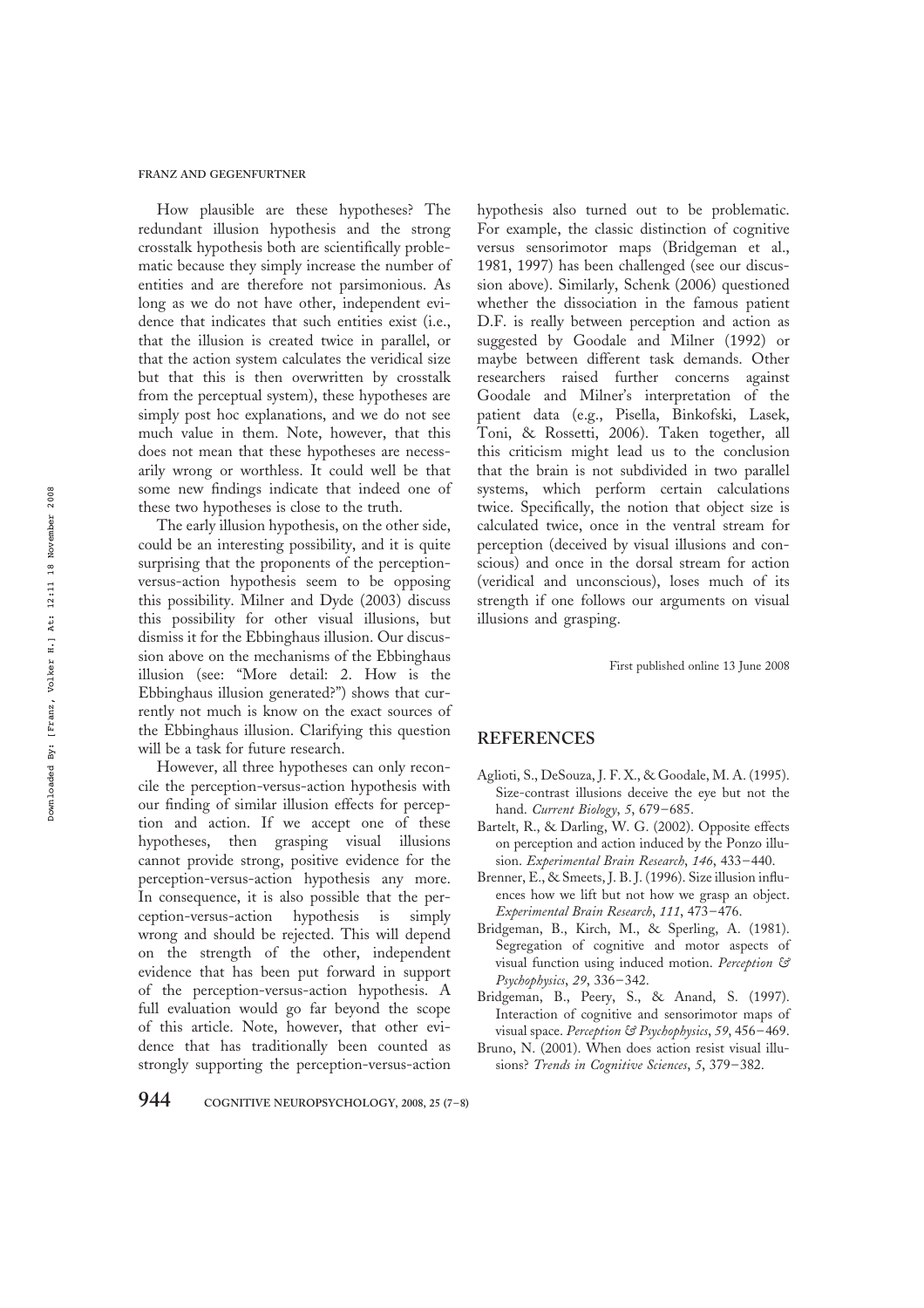- Buonaccorsi, J. P. (2001). Fieller's theorem. In A. H. El-Shaarawi & W. W. Piegorsch (Eds.), Encyclopedia of environmetrics (pp. 773–775). New York: Wiley.
- Cantor, G. N. (1956). A note on a methodological error commonly committed in medical and psychological research. American Journal of Mental Deficiency, 61, 17–18.
- Carey, D. P. (2001). Do action systems resist visual illusions? Trends in Cognitive Sciences, 5, 109-113.
- Choplin, J. M., & Medin, D. L. (1999). Similarity of the perimeters in the Ebbinghaus illusion. Perception & Psychophysics, 61, 3–12.
- Coren, S., & Enns, J. T. (1993). Size contrast as a function of conceptual similarity between test and inducers. Perception & Psychophysics, 54, 579-588.
- Coren, S., & Girgus, J. S. (1972). A comparison of five methods of illusion measurement. Behavior Research Methods & Instrumentation, 4, 240–244.
- Coren, S., & Girgus, J. S. (1973). Visual spatial illusions—many explanations. Science, 179, 503-504.
- Coren, S., & Miller, J. (1974). Size contrast as a function of figural similarity. Perception & Psychophysics, 16, 355–357.
- Daprati, E., & Gentilucci, M. (1997). Grasping an illusion. Neuropsychologia, 35, 1577–1582.
- Dassonville, P., & Bala, J. K. (2004a). Are the original Roelofs effect and the induced Roelofs effect confounded by the same expansion of remembered space? Vision Research, 44, 1025-1029.
- Dassonville, P., & Bala, J. K. (2004b). Perception, action, & Roelofs effect: A mere illusion of dissociation. Public Library of Science/Biology, 2, 1936–1945.
- Dassonville, P., Bridgeman, B., Bala, J. K., Thiem, P., & Sampanes, A. (2004). The induced Roelofs effect: Two visual systems or the shift of a single reference frame? Vision Research, 44, 603-611.
- Day, R. H. (1972). Visual spatial illusions: A general explanation. Science, 175, 1335-1340.
- de Grave, D. D. J., Biegstraaten, M., Smeets, J. B. J., & Brenner, E. (2005). Effects of the Ebbinghaus figure on grasping are not only due to misjudged size. Experimental Brain Research, 163, 58–64.
- Delboeuf, J. (1865). Note sur certaines illusions d'optique: Essai d'une théorie psychophysique de la manière dont l'oeil apprécie les distances et les angles [Note on certain optical illusions: Essay on a psychophysical theory concerning the way in which the eye evaluates distances and angles]. Bulletins de l'Académie Royale des Sciences, Lettres et Beaux-arts de Belgique, 19, 195–216.
- Derakhshan, I. (2006). Laterality of the command center in relation to handedness and simple reaction time: A clinical perspective. Journal of Neurophysiology, 96, 3556–3556.
- Dewar, M. T., & Carey, D. P. (2006). Visuomotor "immunity" to perceptual illusion: A mismatch of attentional demands cannot explain the perception– action dissociation. Neuropsychologia, 44, 1501–1508.
- Dohle, C., Ostermann, G., Hefter, H., & Freund, H. J. (2000). Different coupling for the reach and grasp components in bimanual prehension movements. Neuroreport, 11, 3787–3791.
- Eagleman, D. M. (2001). Visual illusions and neurobiology. Nature Reviews Neuroscience, 2, 920–926.
- Ebbinghaus, H. (1902). Grundzüge der Psychologie. [Foundations of psychology] Leipzig, Germany: Viet.
- Emmert, E. (1881). Größenverhältnisse der Nachbilder. Klinische Monatsblätter für Augenheilkunde [sizerelations in after images], 19, 443–454.
- Fick, A. (1851). De errone quodam optic asymmetria bulbi effecto [About optical errors due to asymmetry]. Marburg: Koch.
- Franz, V. H. (2001). Action does not resist visual illusions. Trends in Cognitive Sciences, 5, 457-459.
- Franz, V. H. (2003a). Manual size estimation: A neuropsychological measure of perception? Experimental Brain Research, 151, 471–477.
- Franz, V. H. (2003b). Planning versus online control: Dynamic illusion effects in grasping? Spatial Vision, 16, 211–223.
- Franz, V. H. (2004). Is there a dynamic illusion effect in the motor system? Behavioral and Brain Sciences, 27, 34–35.
- Franz, V. H. (2007). Ratios: A short guide to confidence limits and proper use. Manuscript submitted for publication. http://arxiv.org/abs/0710.2024
- Franz, V. H., Bülthoff, H. H., & Fahle, M. (2003). Grasp effects of the Ebbinghaus illusion: Obstacleavoidance is not the explanation. Experimental Brain Research, 149, 470–477.
- Franz, V. H., Fahle, M., Bülthoff, H. H., & Gegenfurtner, K. R. (2001). Effects of visual illusions on grasping. Journal of Experimental Psychology: Human Perception and Performance, 27, 1124–1144.
- Franz, V. H., Gegenfurtner, K. R., Bülthoff, H. H., & Fahle, M. (2000). Grasping visual illusions: No evidence for a dissociation between perception and action. Psychological Science, 11, 20–25.
- Franz, V. H., Hesse, C., & Kollath, S. (2007). Grasping after a delay: More ventral than dorsal? Poster presented at the Vision Sciences Society conference (VSS), Sarasota, Florida. Journal of Vision, 7, 157a.

COGNITIVE NEUROPSYCHOLOGY, 2008, 25 (7–8)  $945$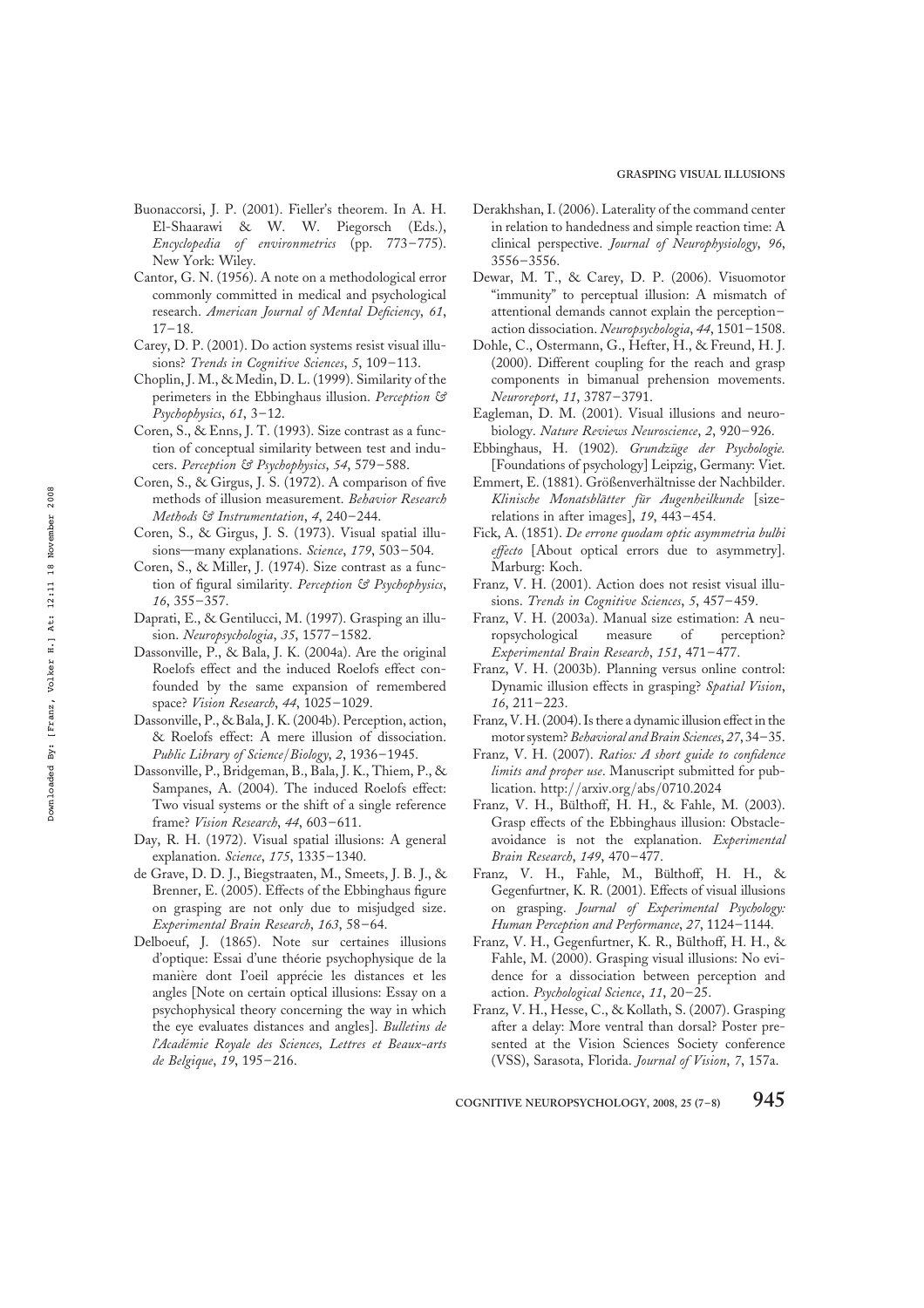FRANZ AND GEGENFURTNER

- Franz, V. H., Scharnowski, F., & Gegenfurtner, K. R. (2005).Illusion effects on grasping are temporally constant, not dynamic. Journal of Experimental Psychology: Human Perception and Performance, 31, 1359–1378.
- Gentilucci, M., Chieffi, S., Daprati, E., Saetti, M. C., & Toni, I. (1996). Visual illusion and action. Neuropsychologia, 34, 369–376.
- Gillam, B., & Chambers, D. (1985). Size and position are incongruous—measurements on the Müller-Lyer figure. Perception & Psychophysics, 37, 549-556.
- Gilster, R., Kuhtz-Buschbeck, J. P., Wiesner, C. D., & Ferstl, R. (2006). Grasp effects of the Ebbinghaus illusion are ambiguous. Experimental Brain Research, 171, 416–420.
- Girgus, J. S., Coren, S., & Agdern, M. V. R. A. (1972). The interrelationship between the Ebbinghaus and Delboeuf illusions. Journal of Experimental Psychology, 95, 453–455.
- Glover, S. (2002). Visual illusions affect planning but not control. Trends in Cognitive Sciences, 6, 288–292.
- Glover, S. (2004). Separate visual representations in the planning and control of action. Behavioral and Brain Sciences, 27, 3–23.
- Glover, S., & Dixon, P. (2002). Dynamic effects of the Ebbinghaus illusion in grasping: Support for a planning/control model of action. Perception & Psychophysics, 64, 266–278.
- Gonzalez, C. L. R., Ganel, T., & Goodale, M. A. (2006a). Hemispheric specialization for the visual control of action is independent of handedness. Journal of Neurophysiology, 95, 3496-3501.
- Gonzalez, C. L. R., Goodale, M. A., & Ganel, T. (2006b). Laterality of the command center in relation to handedness and simple reaction time: A clinical perspective—reply. *Journal of* Neurophysiology, 96, 3557.
- Goodale, M. A. (2006, October). Visual duplicity: Action without perception in the human visual system. The XIV. Kanizsa lecture, Trieste, Italy.
- Goodale, M. A., Kroliczak, G., & Westwood, D. A. (2005). Dual routes to action: Contributions of the dorsal and ventral streams to adaptive behavior. Progress in Brain Research, 149, 269–283.
- Goodale, M. A., Meenan, J. P., Bülthoff, H. H., Nicolle, D. A., Murphy, K. J., & Carolynn, I. R. (1994). Separate neural pathways for the visual analysis of object shape in perception and prehension. Current Biology, 4, 604-610.
- Goodale, M. A., & Milner, A. D. (1992). Separate visual pathways for perception and action. Trends in Neurosciences, 15, 97–112.
- Goodale, M. A., & Milner, A. D. (2004). Plans for action. Behavioral and Brain Sciences, 27, 37–40.
- Goodale, M. A., Milner, A. D., Jakobson, L. S., & Carey, D. P. (1991). A neurological dissociation between perceiving objects and grasping them. Nature, 349, 154–156.
- Goodale, M. A., & Westwood, D. A. (2004). An evolving view of duplex vision: Separate but interacting cortical pathways for perception and action. Current Opinion in Neurobiology, 14, 203–211.
- Gregory, R. L. (1963). Distortion of visual space as inappropriate constancy scaling. Nature, 199, 678–680.
- Haffenden, A. M., & Goodale, M. A. (1998). The effect of pictorial illusion on prehension and perception. Journal of Cognitive Neuroscience, 10, 122–136.
- Haffenden, A. M., & Goodale, M. A. (2000). Independent effects of pictorial displays on perception and action. Vision Research, 40, 1597-1607.
- Haffenden,A.M., Schiff, K.C., & Goodale,M. A.(2001). The dissociation between perception and action in the Ebbinghaus illusion: Nonillusory effects of pictorial cues on grasp. Current Biology, 11, 177–181.
- Haffenden, A. M., Zavitz, K. J., & Goodale, M. A. (2000). 2-D stimuli adjacent to contact points on 3-D targets for grasp are treated as obstacles by the visuomotor system. Investigative Ophthalmology & Visual Science, 41, S812–S812.
- Handlovsky, I., Hansen, S., Lee, T. D., & Elliott, D. (2004). The Ebbinghaus illusion affects on-line movement control. Neuroscience Letters, 366, 308–311.
- Heath, M., Rival, C., & Binsted, G. (2004). Can the motor system resolve a premovement bias in grip aperture? Online analysis of grasping the Müller-Lyer illusion. Experimental Brain Research, 158, 378–384.
- Heath, M., Rival, C., Neely, K., & Krigolson, O. (2006). Müller-Lyer figures influence the online reorganization of visually guided grasping movements. Experimental Brain Research, 169, 473–481.
- Heath, M., Rival, C., Westwood, D. A., & Neely, K. (2005). Time course analysis of closed- and openloop grasping of the Müller-Lyer illusion. Journal of Motor Behavior, 37, 179–185.
- Holway, A. H., & Boring, E. G. (1941). Determinants of apparent visual size with distance variant. American Journal of Psychology, 54, 21–37.
- Hu, Y., & Goodale, M. A. (2000). Grasping after a delay shifts size-scaling from absolute to relative metrics. Journal of Cognitive Neuroscience, 12, 856–868.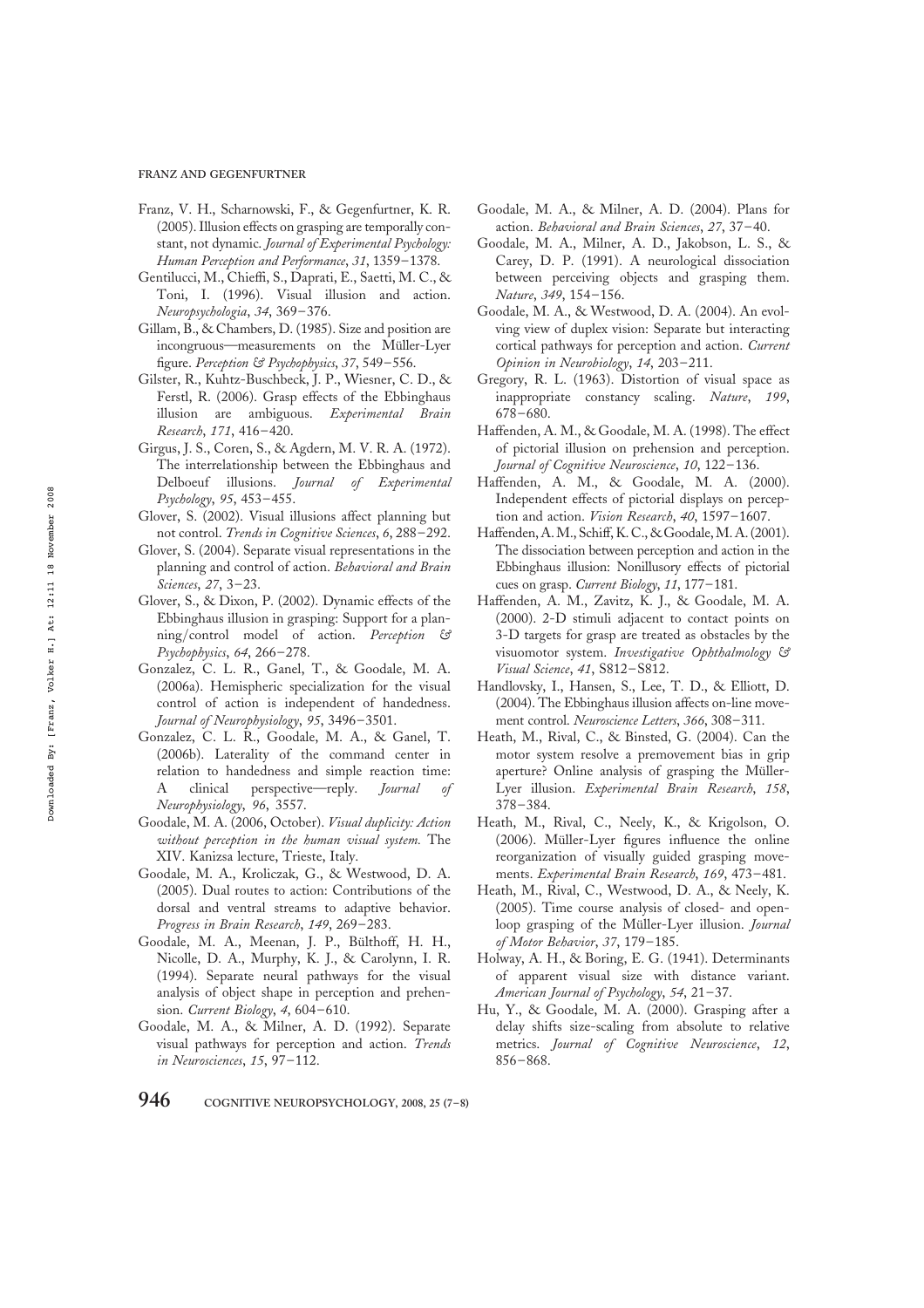- Jackson, G. M., German, K., & Peacock, K. (2002). Functional coupling between the limbs during bimanual reach-to-grasp movements. Human Movement Science, 21, 317–333.
- Jackson, G. M., Jackson, S. R., & Kritikos, A. (1999). Attention for action: Coordinating bimanual reachto-grasp movements. British Journal of Psychology, 90, 247–270.
- Jackson, S. R., & Shaw, A. (2000). The Ponzo illusion affects grip-force but not grip-aperture scaling during prehension movements. Journal of Experimental Psychology: Human Perception and Performance, 26, 418–423.
- Jacob, P., & Jeannerod, M. (1999). Consciousness and the visuomotor transformation. Retrieved February 19, 2008 from the CNRS Institute of Cognitive Sciences Web site: http://www.isc.cnrs.fr/wp/wp99-13.htm
- Jaeger, T. (1978). Ebbinghaus illusions: Size contrast or contour interaction phenomena? Perception & Psychophysics, 24, 337–342.
- Jaeger, T., & Pollack, R. H. (1977). Effect of contrast level and temporal order on the Ebbinghaus circles illusion. Perception & Psychophysics, 21, 83-87.
- Jeannerod, M. (1981). Intersegmental coordination during reaching at natural visual objects. In J. Long & A. Baddeley (Eds.), Attention and performance (Vol. 9, pp. 153–168). Hillsdale, NJ: Lawrence Erlbaum Associates, Inc.
- Jeannerod, M. (1984). The timing of natural prehension movements. Journal of Motor Behavior, 16, 235–254.
- Jeannerod, M. (1986). The formation of finger grip during prehension: A cortically mediated visuomotor pattern. Behavioral Brain Research, 19, 99–116.
- Jeannerod, M., & Decety, J. (1990). The accuracy of visuomotor transformation. An investigation into the mechanisms of visual recognition of objects. In M. Goodale (Ed.), Vision and action. The control of grasping (pp. 33–45). Norwood, NJ: Ablex.
- Mack, A., Heuer, F., Villardi, K., & Chambers, D.(1985). The dissociation of position and extent in Müller-Lyer figures. Perception & Psychophysics, 37, 335-344.
- Massaro, D. W., & Anderson, N. H. (1971). Judgemental model of the Ebbinghaus illusion. Journal of Experimental Psychology, 89, 147–151.
- Maxwell, S. E. (2004). The persistence of underpowered studies in psychological research: Causes, consequences, & remedies. Psychological Methods, 9, 147–163.
- McCready, D. (1985). On size, distance, & visual angle perception. Perception & Psychophysics, 37, 323-334.
- Mendoza, J., Elliott, D., Meegan, D. V., Lyons, J. L., & Welsh, T. N. (2006). The effect of the Müller-Lyer

illusion on the planning and control of manual aiming movements. Journal of Experimental Psychology—Human Perception and Performance, 32, 413–422.

- Mendoza, J., Hansen, S., Glazebrook, C. M., Keetch, K. M., & Elliott, D. (2005). Visual illusions affect both movement planning and on-line control: A multiple cue position on bias and goaldirected action. Human Movement Science, 24, 760–773.
- Milner, A. D., & Goodale, M. A. (1995). The visual brain in action. Oxford, UK: Oxford University Press.
- Milner, A. D., & Dyde, R. (2003). Why do some perceptual illusions affect visually guided action, when others don't? Trends in Cognitive Sciences, 7,  $10 - 11.$
- Mon-Williams, M., & Bull, R. (2000). The Judd illusion: Evidence for two visual streams or two experimental conditions? Experimental Brain Research, 130, 273–276.
- Mon-Williams, M., Tresilian, J. R., Coppard, V. L., & Carson, R. G. (2001). The effect of obstacle position on reach-to-grasp movements. Experimental Brain Research, 137, 497–501.
- Müller-Lyer, F. C. (1889). Optische Urteilstäuschungen [Visual illusions]. Dubois-Reymonds Archive für Anatomie und Physiologie, Supplement Volume, 263-270.
- Murray, S. O.,Boyaci, H., & Kersten, D.(2006).The representation of perceived angular size in human primary visual cortex. Nature Neuroscience, 9, 429–434.
- Nicolas, S. (1995). Joseph Delboeuf on visual illusions: A historical sketch. The American Journal of Psychology, 108, 563–574.
- Otto-deHaart, G.E.,Carey, D.P.,&Milne, A.B.(1999). More thoughts on perceiving and grasping the Müller-Lyer illusion. Neuropsychologia, 37, 1437–1444.
- Pavani, F., Boscagli, I., Benvenuti, F., Rabuffetti, M., & Farnè, A. (1999). Are perception and action affected differently by the Titchener circles illusion? Experimental Brain Research, 127, 95–101.
- Pavlova, M., & Sokolov, A. (2000). Speed perception is affected by the Ebbinghaus–Titchener illusion. Perception, 29, 1203–1208.
- Pisella, L., Binkofski, F., Lasek, K., Toni, I., & Rossetti, Y. (2006). No double-dissociation between optic ataxia and visual agnosia: Multiple sub-streams for multiple visuo-manual integrations. Neuropsychologia, 44, 2734–2748.
- Plodowski, A., & Jackson, S. R. (2001). Vision: Getting to grips with the Ebbinghaus illusion. Current Biology, 11, R306–R308.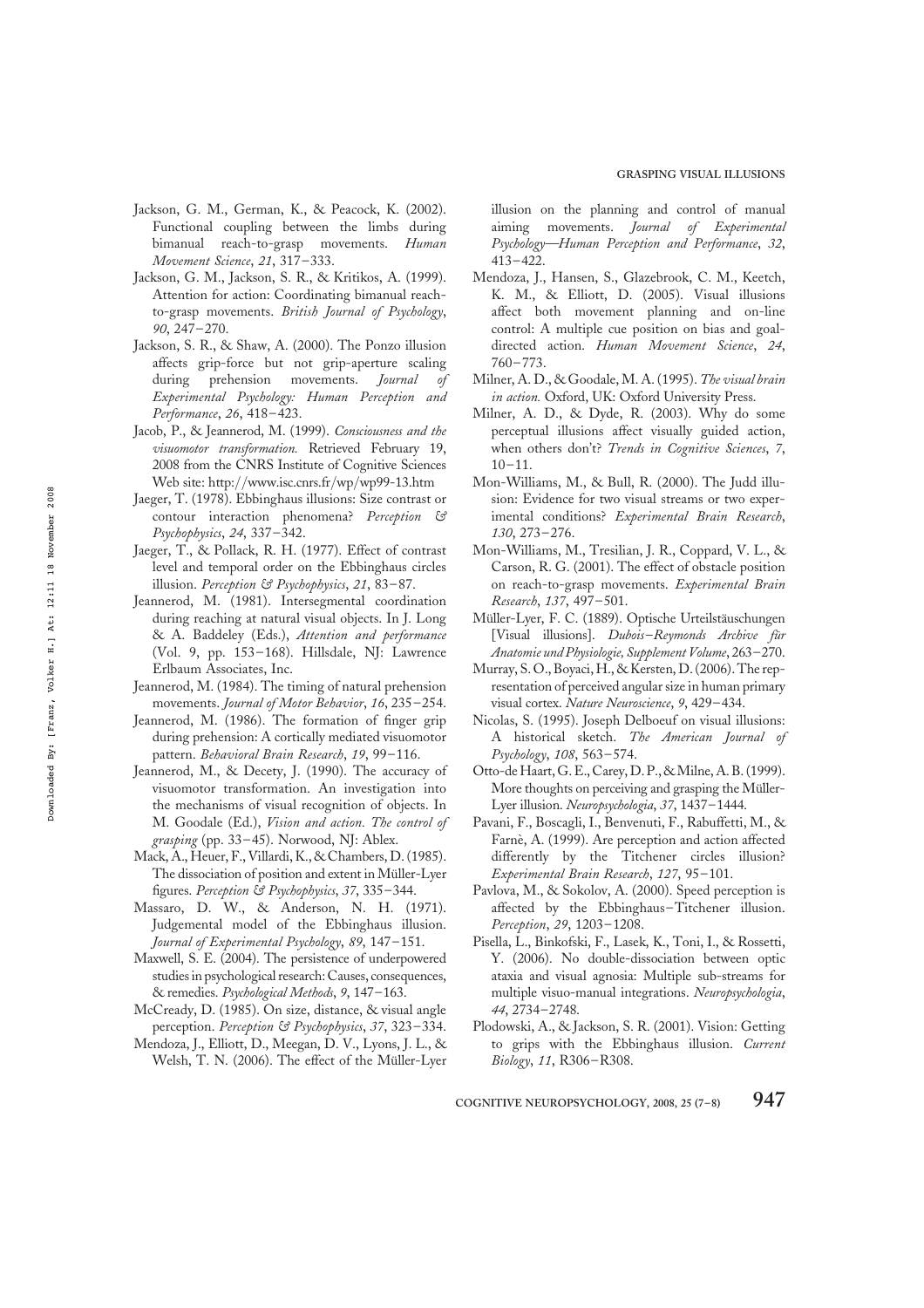#### FRANZ AND GEGENFURTNER

- Post, R. B., & Welch, R. B. (1996). Is there dissociation of perceptual and motor responses to figural illusions? Perception, 25, 569-581.
- Pressey, A. W. (1977). Measuring the Titchener circles and Delboeuf illusions with the method of adjustment. Bulletin of the Psychonomic Society, 10, 118–120.
- Radoeva, P. D., Cohen, J. D., Corballis, P. M., Lukovits, T. G., & Koleva, S. G. (2005). Hemispheric asymmetry in a dissociation between the visuomotor and visuoperceptual streams. Neuropsychologia, 43, 1763–1773.
- Restle, F., & Merryman, C. T. (1968). An adaptationlevel theory account of a relative-size illusion. Psychonomic Science, 12, 229–230.
- Roberts, B., Harris, M. G., & Yates, T. A. (2005). The roles of inducer size and distance in the Ebbinghaus illusion (Titchener circles). Perception, 34, 847–856.
- Roelofs, C. (1935). Optische Lokalisation [Visual localization]. Archiv für Augenheilkunde, 109, 395-415.
- Schenk, T. (2006). An allocentric rather than perceptual deficit in patient DF. Nature Neuroscience, 9, 1369-1370.
- Schindler, I., Rice, N. J., McIntosh, R. D., Rossetti, Y., Vighetto, A., & Milner, A. D. (2004). Automatic avoidance of obstacles is a dorsal stream function: Evidence from optic ataxia. Nature Neuroscience, 7, 779–784.
- Smeets, J. B. J., & Brenner, E. (1999). A new view on grasping. Motor Control, 3, 237–271.
- Smeets, J. B. J., & Brenner, E. (2001). Action beyond our grasp. Trends in Cognitive Sciences, 5, 287.
- Smeets, J. B. J., & Brenner, E. (2006). 10 years of illusions. Journal of Experimental Psychology-Human Perception and Performance, 32, 1501–1504.
- Smeets, J. B. J., Brenner, E., Grave, D. D. J. de, & Cujpers, R. H. (2002). Illusions in action: Consequences of inconsistent processing of spatial attributes. Experimental Brain Research, 147, 135–144.
- Stöttinger, E., & Perner, J. (2006). Dissociating size representation for action and for conscious judgment: Grasping visual illusions without apparent obstacles. Consciousness and Cognition, 15, 269–284.
- Thiéry, A. (1896). Über geometrisch-optische Täuschungen [About geometric-optical illusions]. Philosophische Studien, 12, 67–126.
- Titchener, E. B. (1901). Experimental psychology: A manual of laboratory practice. New York: MacMillan.
- Tresilian, J. R. (1998). Attention in action or obstruction of movement? A kinematic analysis of avoidance

behavior in prehension. Experimental Brain Research, 120, 352–368.

- van Donkelaar, P. (1999). Pointing movements are affected by size-contrast illusions. Experimental Brain Research, 125, 517–520.
- Vishton, P. M., & Fabre, E. (2003). Effects of the Ebbinghaus illusion on different behaviors: Oneand two-handed grasping; one- and two-handed manual estimation; metric and comparative judgment. Spatial Vision, 16, 377–392.
- Vishton, P. M., Pea, J. G., Cutting, J. E., & Nunez, L. N. (1999). Comparing effects of the horizontal– vertical illusion on grip scaling and judgment: Relative versus absolute, not perception versus action. Journal of Experimental Psychology—Human Perception and Performance, 25, 1659–1672.
- Wade, N. (1998). Introns—illusions as neuro-signs. Current Biology, 8, R593–R593.
- Weintraub, D. J. (1979). Ebbinghaus illusion—context, contour, & age influence the judged size of a circle amidst circles. Journal of Experimental Psychology— Human Perception and Performance, 5, 353–364.
- Weintraub, D. J., & Schneck, M. K. (1986). Fragments of Delboeuf and Ebbinghaus illusions—contour context explorations of misjudged circle size. Perception & Psychophysics, 40, 147-158.
- Westwood, D. A., Chapman, C. D., & Roy, E. A. (2000a). Pantomimed actions may be controlled by the ventral visual stream. Experimental Brain Research, 130, 545–548.
- Westwood, D. A., Dubrowski, A., Carnahan, H., & Roy, E. A. (2000b). The effect of illusory size on force production when grasping objects. Experimental Brain Research, 135, 535–543.
- Westwood, D. A., & Goodale, M. A. (2003). Perceptual illusion and the real-time control of action. Spatial Vision, 16, 243–254.
- Westwood, D. A., Heath, M., & Roy, E. A. (2000c). The effect of a pictorial illusion on closed-loop and open-loop prehension. Experimental Brain Research, 134, 456–463.
- Westwood, D. A., McEachern, T., & Roy, E. A. (2001). Delayed grasping of a Müller-Lyer figure. Experimental Brain Research, 141, 166–173.
- Woodworth, R. (1899). The accuracy of voluntary movement. Psychological Review Monograph, 3, 1–114.
- Wundt, W. (1898). Die geometrisch–optischen Täuschungen [The geometric-optical illusions]. Akademie der sächsischen Wissenschaften Leipzig, Abhandlungen, 24, 53–178.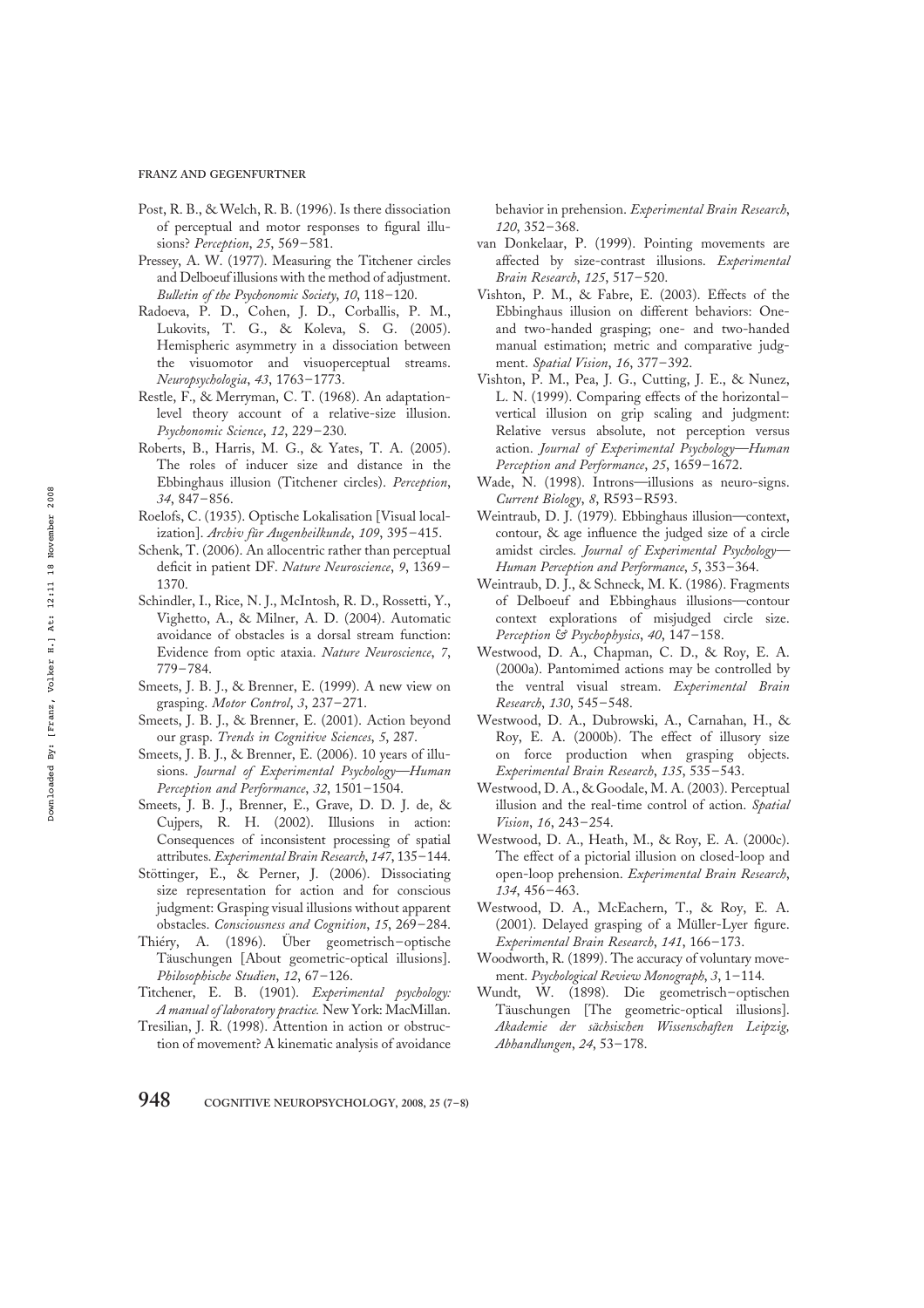## Why do researchers report illusion effects in millimetres instead of percentages?

In perceptual research, illusion effects are sometimes reported in percentages. If, for example, a disc of a physical diameter of 30 mm is treated as if it had a diameter of 33 mm, then we could describe this as a  $[(33 - 30)/30] \times 100 = 10\%$  illusion effect. This can be useful because we can expect that if we scaled up the whole stimulus configuration such that the diameter of the disc were 40 mm, then there should still be a 10% illusion effect, and the disc should be treated as if it had a diameter of 44 mm. Researchers on the effects of visual illusions on grasping did not, however, choose this option but preferred to work with absolute sizes—as did many researchers in perceptual research. One reason for this in perceptual research is that the illusion effect can depend on additional factors that might be obscured if we worked in percentages (e.g., Restle & Merryman, 1968, p. 230). Therefore, we also report illusion effects in millimetres in this review. If we estimate the percentages for the illusion effects shown in Figure 1 for grasping and classic perceptual measures, then they are roughly between 4% and 5%. However, presenting all the data in percentages would be difficult given that these values and the corresponding standard errors are often not reported in sufficient detail. This does not, however, pose any problems for our comparison because the stimuli were similar enough in the example studies such that there is no necessity to correct for scaling.

One important reason why researchers worked in absolute sizes lies in the fact that the MGA is more complicated than classic perceptual measures: It depends linearly on object size, but with a nonzero intercept and a slope that sometimes deviates from unity. To illustrate the problem, consider the case that for MGA the intercept is 20 mm, and the slope is 0.8. When grasping a disc of 30-mm diameter, this will result in a MGA of: 20 mm  $+$  (0.8  $\times$  30) mm = 44 mm. Now, assume we introduce a 10% illusion, such that the disc is treated as if it were 33 mm in diameter. This will result in a MGA of:  $20 \text{ mm} + (0.8 \times 33) \text{ mm} = 46.4 \text{ mm}$ . If we now calculated a percentage for the illusion effect in the same way as for classic perceptual measures, we would calculate:  $[(46.4 - 44)/$  $44$ ]  $\times$  100 = 5.5%. This would be erroneous (because we constructed our example such that the illusion effect is 10%). This problem is, for example, present in the study of Vishton and Fabre (2003). The problem arises because the nonzero intercept is not taken adequately into account.

Instead, we have to calculate the physical size that corresponds to a MGA of 46.4 mm (in our example we know that

this is 33 mm, but this would not be known in a real-world situation). For this, we have to invert the linear function and calculate:  $(46.4 \text{ mm} - 20 \text{ mm})/0.8 = 33 \text{ mm}$ . This physical size, corresponding to a MGA of 46.4 mm, can now be used to calculate the percentage in the traditional way:  $[(33-30)/30] \times$  $100 = 10\%$ . More abstractly, if MGA is related to physical size (x) as:  $MGA = a + bx$ , then we need to calculate the specific physical size  $(x_0)$  that corresponds to a specific  $MGA_0$  as:  $x_0 = (MGA_0 - a)/b$ . Only with this value is it correct to calculate a percentage. Note, that this value is closely related to the corrected illusion effects, as are shown in the Figures 1f and 5. For more details and discussions of the corrected illusion effects see Franz (2003a), Franz et al. (2001), and Dewar and Carey (2006).

A final note of caution: In some of these calculations we divide by the slope b, which is prone to measurement error. Confidence intervals and statistical tests for such a ratio need special statistical methods. They can be calculated using "Fieller's theorem" or, if b is clearly significantly different from zero, by the delta method (i.e., a linear Taylor approximation). For further details see Buonaccorsi (2001), Franz et al. (2005), and Franz (2007).

#### APPENDIX B

## The significant/not-significant-asdifference fallacy

In this appendix we want to describe a statistical inference that was used in quite a few studies on the perception-versus-action topic and which is very problematic. The problem is the following: Quite often, researchers find in one condition a significant illusion effect, while in the other condition the illusion effect is not significantly different from zero. From this pattern of results they conclude that the illusion affected the two conditions differently. However, this is a highly problematic inference. For example, the same pattern of results could be obtained if the illusion affected both conditions to exactly the same degree, but in one condition the variability would be larger, such that only in this condition the illusion effect would not be significantly different from zero.

To come to the conclusion that the two conditions are affected differently by the illusion we would have to test the difference of the illusion effects. Of course, this is a general statistical issue if we compare two or more conditions and is not limited to illusion effects. A similar argument has already been raised earlier by Cantor (1956).<sup>3</sup>

<sup>&</sup>lt;sup>3</sup> There is another issue here, if the comparison is between different measures—for example, between perceptual measure and motor measure. In this case the additional question arises of whether we can compare the perceptual measure and the motor measure at all. We cannot discuss this issue here and refer to the Appendix A of Franz et al. (2001), where we present a mathematical model that shows the assumptions necessary for this comparison.